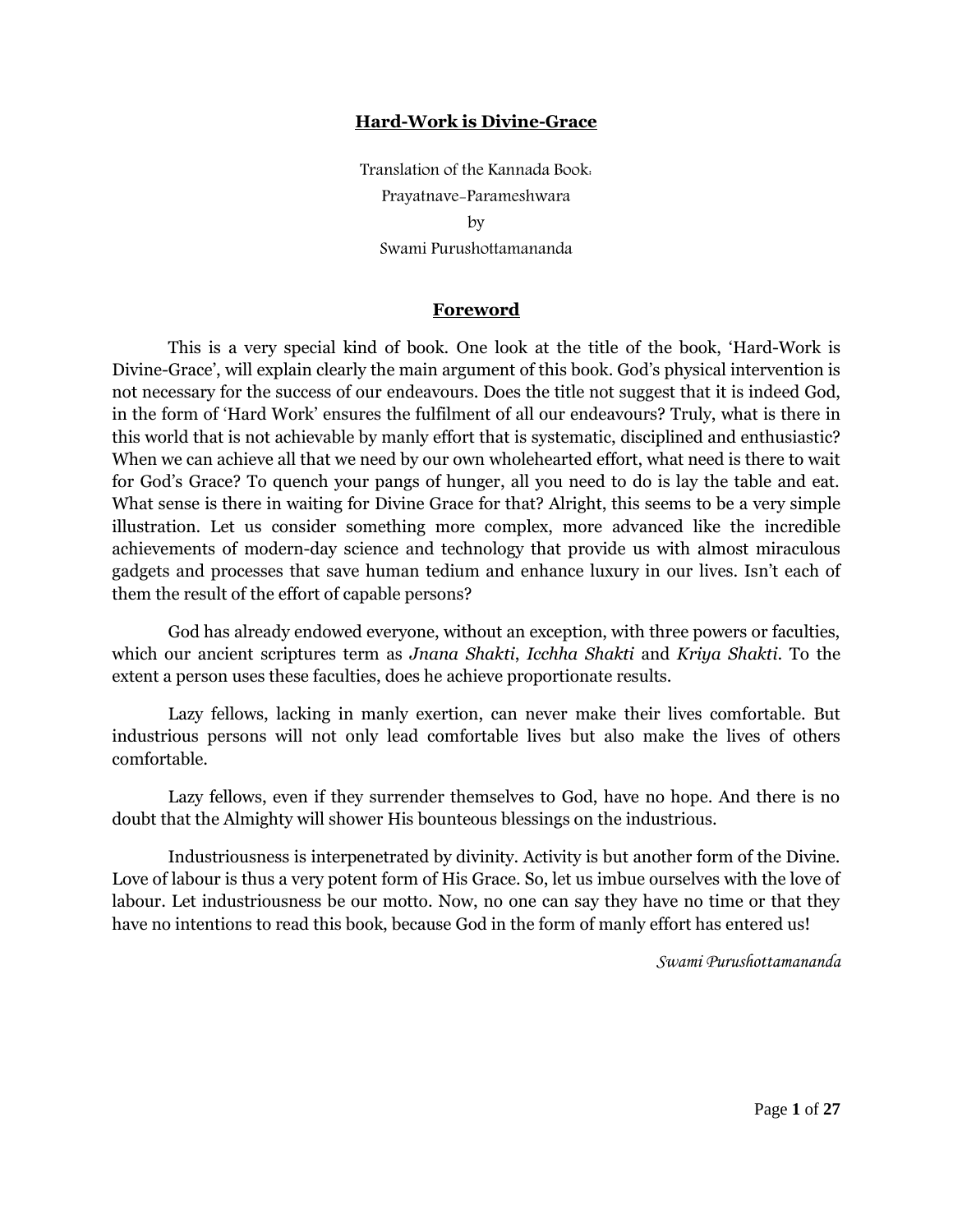## **Divine Grace? or Manly Effort?**

What is it that actually brings us joy, pleasure, luxuries, wealth, success and glory in our lives? Is it the Grace of the Lord? Or is it our own hard work? This has been an enigma since time immemorial. Well, most people don"t seem to really worry about solving this dilemma. However, in the natural course of life, people face the extremes of joy and sorrow, success and defeat. More importantly, they see that although they put in lot of effort, quite often they fail in their endeavours. Then, faced with these contradictions of life, they wake up to the dilemma and  $ask - 'why$  is this so?'

But no amount of cogitation by the common run of people helps in solving this conundrum. Do you want to know why? This is because the minds of the common people are generally a confused mess. And the problem is extremely subtle and complex! It is not a dilemma that can be solved except by the clearest of brains and the sharpest of minds! We are however fortunate that saints, savants and seers, with such minds have indeed worked on this dilemma, unravelled its mystery and given us their answers. They have extracted the answer to this and such other life"s dilemmas by digesting their own life"s experiences. Their answers are really illuminating and worthy of our consideration. In this case, they declare: "*All the Self-Effort done by you in your previous births rebound back to you in this life as Divine Grace.*" (Fate, destiny, kismet, prodigious talent are all to be understood as synonymous with the term 'Divine Grace' in this sense.)

A question might arise here. You may say, "It is okay if we explain fate, destiny, kismet or divine grace in this light. But how does one explain *jinxed* fate, *bad* karma, *doomed* destiny, *rotten* luck or a *fall from* grace?" We may, in answer to this, have to consider the vital distinction between *right action* and *wrong action*. Right action results in good fate, favourable luck and good destiny. Wrong action in the opposite!

The Sanskrit word for fate is "*Adrishta"*. Now, "*Drishta"* means "the seen". It denotes everything that can be seen or physically perceived. So, fate or *"Adrishta"* means "the unseen". We are unable to see each and every action that we did in our past lives. What then to speak of the *results* of those actions! Hence they are all clubbed under the apt term *"Adrishta"*. Good fate is the result of good actions, and bad fate that of bad actions.

Even though the cause of Fate is all unseen, the effects of this unseen Fate are too clearly visible. Whatever a lucky man touches turns to gold! And a luckless fool turns everything to dust! We see this phenomenon all around us. And seeing this, we naturally say, "Oh! It is all the play of Lady Luck!" But is it really true? Again, the dilemma re-surfaces!

But the dilemma is needless. Because it is *our* own actions, our *self-effort* that keeps giving results as Fate, is it not? Therefore, it is the active man, the industrious soul, who reaps the benefits of Fate, Destiny or Divine Grace; and it is that lucky soul who becomes active and exerts himself profitably; and again it is that industrious soul that gets luckier and luckier. When we become capable of understanding this wonderful scheme of affairs, we also become capable of understanding all the wise words uttered by the wise men in this world!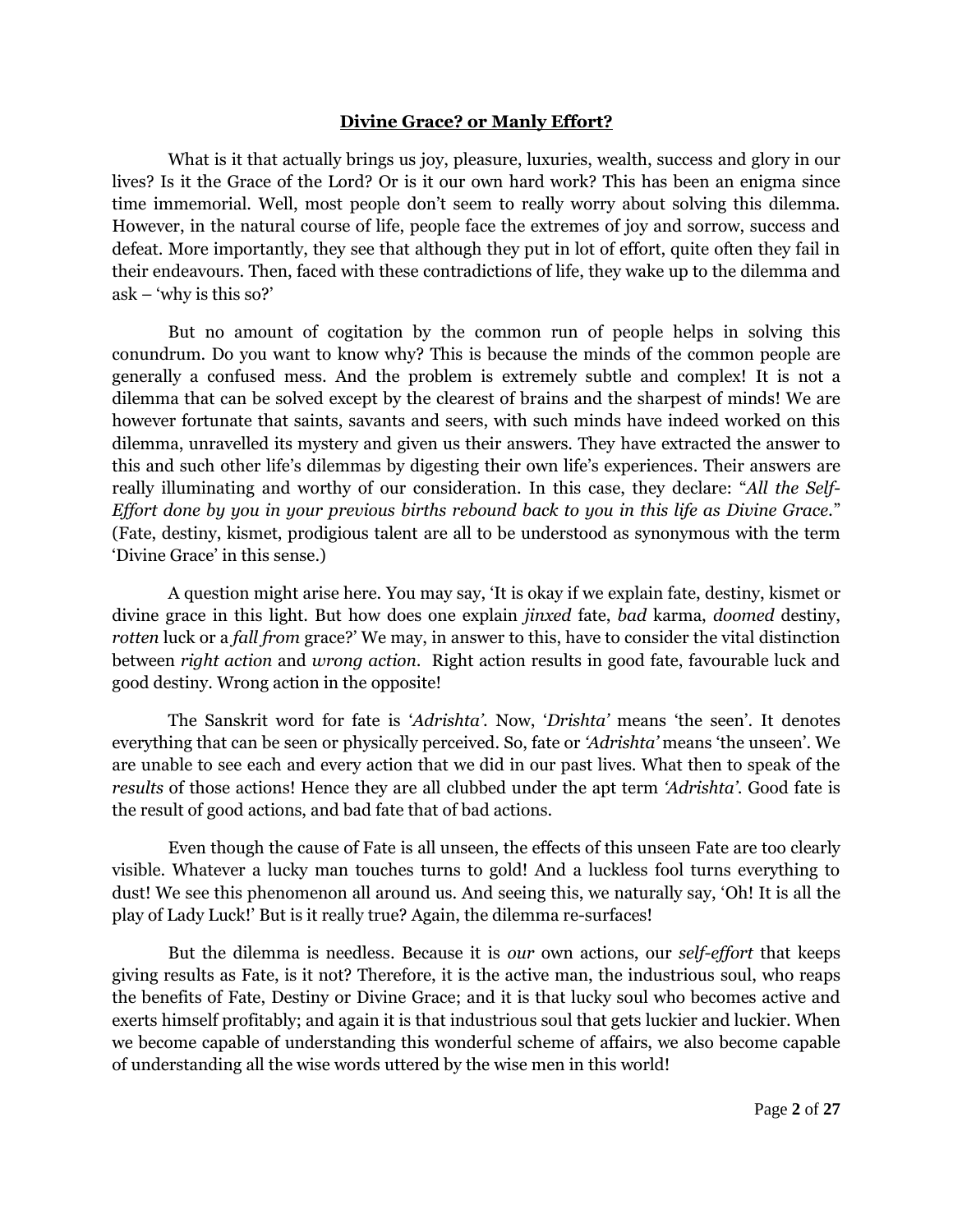"You are the makers of your own fortune!...stand up, be bold, be strong. Take the whole responsibility on your own shoulders, and know that you are the creator of your own destiny. All the strength and succour you want is within yourselves. Therefore, make your own future" When you understand these words of Swami Vivekananda, you will also understand Sri Krishna"s words "*Uddharet aatmanaatmaanam, na aatmaanam avasaadhayet.*"

Sir M Vishweshvariah<sup>i</sup> was born in abject poverty. Did he sit quiet waiting for his fate to change? Or did he lift himself up to glory by his own calculated, hard work? He says: "I sum up my personality in these few words: Hard work, disciplined habits, modesty in luxury, contentment, and cheerfulness."

The maker of the famous Ford car, Henry Ford gives the following advice: "I have three secrets that have contributed to my success in life. They are: Hard work, hard work and hard work."

These are invaluable words of advice, culled out of a full life of manly endeavour and incredible achievements. Let us read these golden words, pregnant with life, with open eyes. Let us understand the meaning they convey with an open mind. And let us feel the import of these words with a sensitive heart, consciously allowing ourselves to be shaped by them. Only then will the power behind those words light up our lives.

\*\*\*\*\*\*\*\*\*\*\*\*\*\*\*\*\*\*\*\*\*\*\*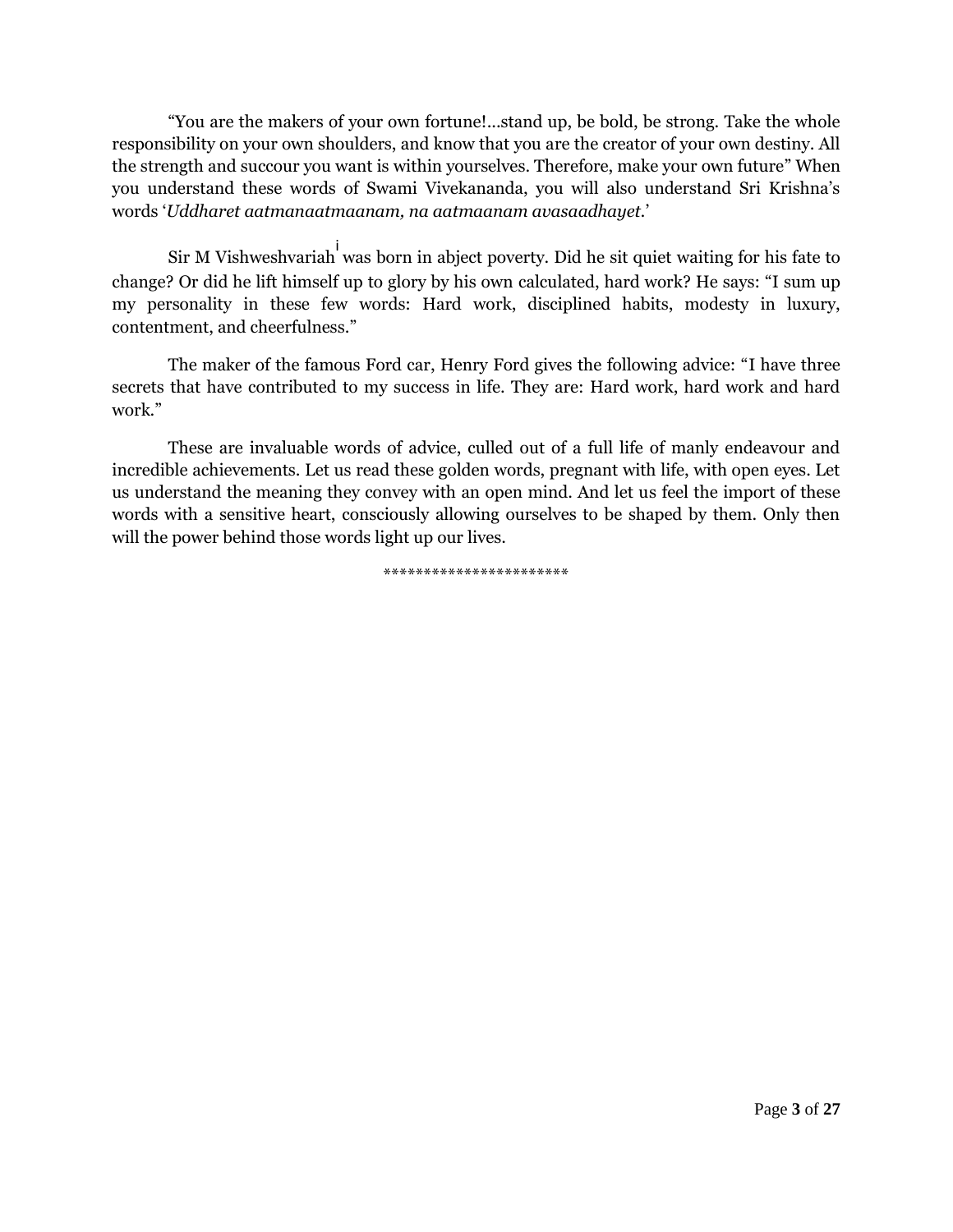#### **Yogeswara – Dhanurdhara**

People who are votaries of Fate tend to look down upon people who rely on Self-Effort. Self reliant people, who stoutly depend on their own effort, tend to call people who rely on Divine Grace as cowards. This war of words merely strains relationships, but does not reveal the truth of the situation. The truth stands revealed only to the calm, serene minded, noble hearted souls. The blind king Dhritarashtra, seated inside his palace, had his trusted minister Sanjaya to recount to him scene by scene every event of the historic Mahabharata War as it unfolded on the battlefield. Sanjaya was a highly evolved soul. He had a wonderful super-sensory faculty that enabled him to see clearly the things that occurred very far away, without his being physically present there. Sri Krishna, in his divine mood imparted the Bhagawad Gita to Arjuna, a very fine man with a sinless heart, just at the beginning of the Mahabharata War. Sanjaya saw the entire episode. At the end of that wonderful vision, he exclaimed,

*Yatra Yogeswarah Krishno yatra Partho Dhanurdharah! Tatra Srir vijayo bhutir dhruvaa nitir matir mama!! (Ch. 18, Verse 78)*

*"Wherever there is Krishna, the Lord of Yoga, accompanied by Arjuna wielding the bow – there reign good fortune, victory, prosperity and sound policy."*

The more we dwell on the meaning of these wonderful words of Sanjaya, the more we can enjoy their beauty and depth. Just note the genius behind using the two specific words Yogeswara and Dhanurdhara to convey the meaning that their conjunction alone leads to success! This usage ought to arrest our attention. It demands that we delve deeper into them. The Sanskrit word *Yogeswara* actually means "one who has perfected a state of mystic union with the Divine'. It is also an oft-used epithet for Sri Krishna in our scriptures. In this context, however, *Yogeswara* is the symbol of *Jnana Shakti* and *Icchha Shakti*. Again, *Dhanurdhara* is a Sanskrit word that actually translates as "one who wields a bow, i.e a warrior-archer". *Dhanurdhara* is the symbol of *Kriya Shakti*. Real wisdom consists in using all these three *Shakti* for worldly prosperity and spiritual success. "Wherever *Yogeswara* Krishna and *Dhanurdhara* Arjuna are present" - by these words, we are informed that these three *Shakti* have to be harmoniously present in our personality.

Divine Grace is the result of self-knowledge. Manly Effort is *Kriya yoga*. Work means effort or endeavour; and it can never reach fulfilment without God"s Grace. Therefore man must be *Dhanurdhara*; and must have obtained the grace of the Lord.

We must remember one very interesting point here. What did Sri Krishna say to Arjuna when he threw his bow and refused to fight the battle and sat tight? "Arjuna, don't be un-manly. Be a man. Get up, and fight!" The Almighty Lord who is the sole authority to shower divine grace, himself is arousing a man and instigating him to fight and kill! How suggestive indeed! How metaphorical, truly! Does this not clearly indicate that God showers His Grace on man by *impelling him to action*?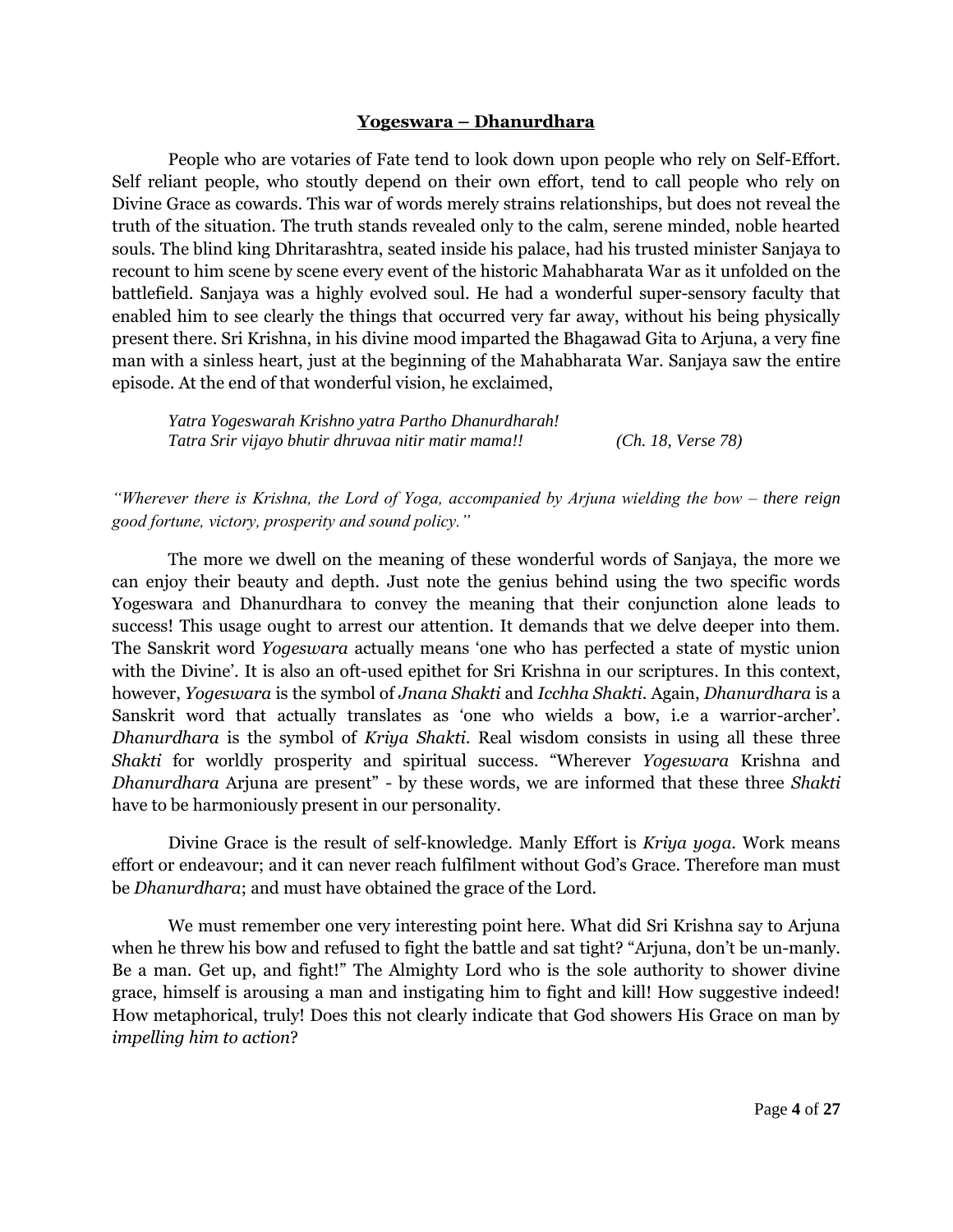Duryodhana too was no less a warrior than *Dhanurdhara* Arjuna. But it was Arjuna who won the war. The reason was the strength of Sri Krishna"s Grace on Arjuna. *Dhanurdhara* is the symbol of Self-Effort. *Yogeswara* is the personification of Divine Grace! That manly effort on the one hand and this divine grace on the other hand– since these two commingled harmoniously in the Pandavas, they won the war and captured the Kingdom. Not only that; under their rule, concomitant to their victory actualised by this cause, righteousness reigned over the land and they earned eternal fame and glory.

It is foolishness to depend solely on God"s Grace and do nothing and sit tight. Similarly, an industrious man, who is working hard to achieve a set goal, ought not to denigrate God"s Grace. Therefore, Divine Grace and Self-Effort must always be together just as *Dhanurdhara* and *Yogeswara*. That is the balanced approach that leads to success in life.

\*\*\*\*\*\*\*\*\*\*\*\*\*\*\*\*\*\*\*\*\*\*\*\*\*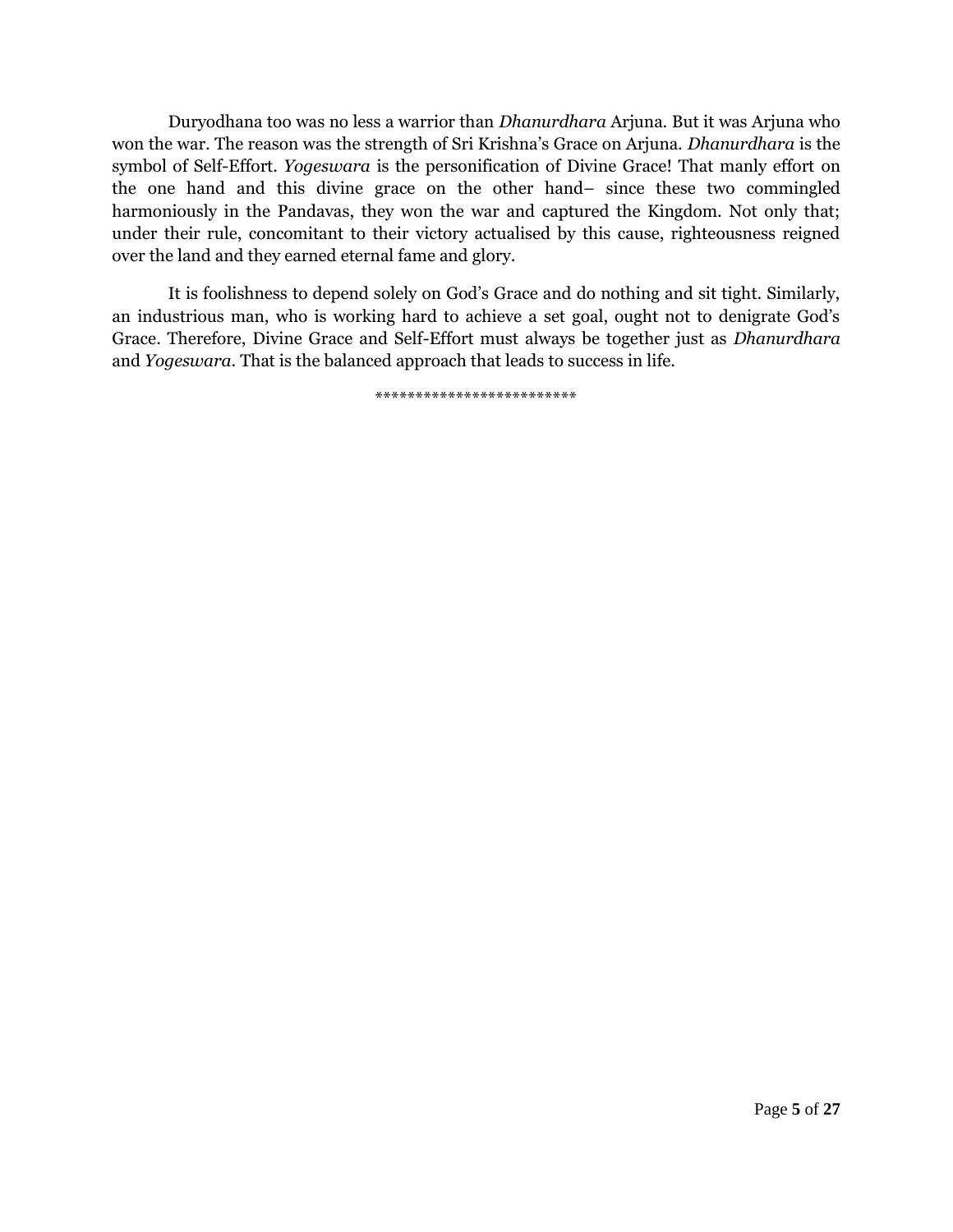### **In praise of hard work**

The golden tool available for everyone who wants to achieve anything in this world is 'Industriousness'. Let a man choose a job he can do well and be at it, heart and soul.

Where is poverty for a man who loves to work? But he must have the inclination to work and he must know the method of working. One may approach experts and learn from them the techniques of working. But one can"t get the inclination for working from anyone else. The desire for working, the enthusiasm that sustains the working has to spring up from within. There is no other way.

Bad habits and debilitating addictions may be one of the strong reasons for a person"s poverty. But then, we do find many poor people who have no such addictions which could be siphoning off all their earnings. How do we explain their condition? We may have to say that their poverty is due to their bad luck and jinxed fate. But there can be no second thought about the fact, that in any case, laziness is the main cause of poverty in this world. So, if a person wishes to overcome poverty, he has to first of all completely banish laziness, procrastination and habits of their ilk from their personality. Having overcome laziness, he must engage in hard work and relentless labour.

Hard work, which is capable of conferring every desirable object to man, is however, open to all and not the monopoly of only the poor. The rich need it as much as the poor. If the rich wish to protect their wealth, they need to realise that all the wealth in Fort Knox is not capable of sustaining a man who merely spends and earns not. How can a man denigrate that hard work which made him rich?

Hard work is essential for safeguarding one"s health. In fact the role of regular physical exercise in the maintaining of one"s health is enormous. A constantly hard working man will not even know what illness means!

If you find a person is calm, happy and contented, it certainly means that the person is constantly engaged in some meaningful activity. It is constant activity that maintains the balance of body and mind. An idle mind is the devil"s workshop. When the mind is constantly engaged in one or the other meaningful activity, all the tigers, foxes, ghosts, demons hiding in the mind vanish into thin air! And the mind becomes peaceful and silent. Springs of joy naturally flow in a calm and peaceful mind. If we observe dispassionately, the joy that accompanies salary and monetary remuneration is nothing compared to the satisfaction that accompanies the hearty discharge of one"s assigned duty.

Everyone has to face the blues intermittently in their lives. Everyone faces days that have ups and downs. But, no matter how intense the failure that bites us, no matter how terrible the disasters that strike us down, there is a panacea always at hand. Do you wish to know what it is? It is "*Constant meaningful activity*". We must be involved in some meaningful activity. When we are thus involved, when depression strikes, when problems come knocking at our doors, they don"t enter and stay within us. They, as it were, feel, "There is no one here to entertain us; what shall we do here now? Let us leave and strike root elsewhere!" Thus we can rid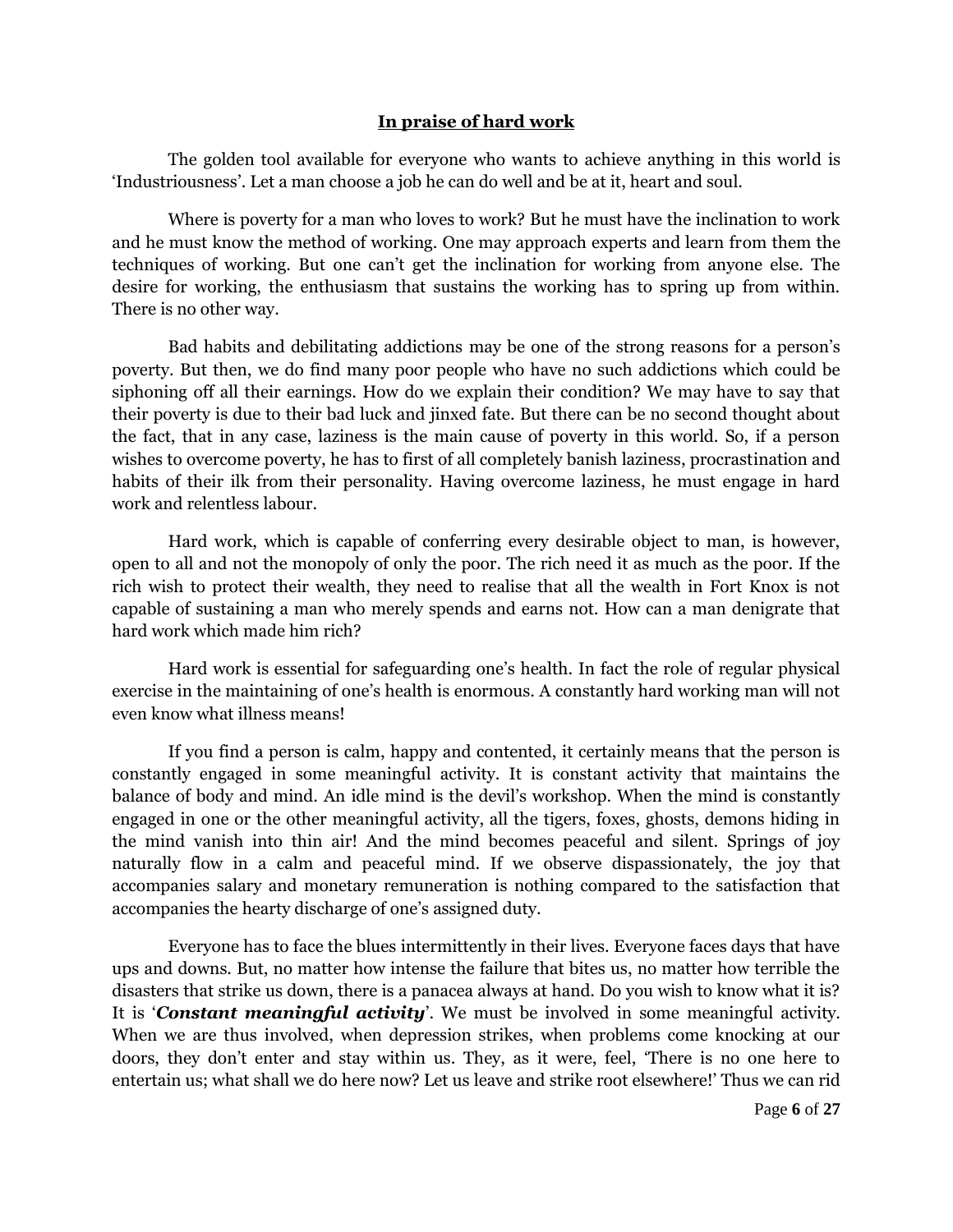ourselves of these unwanted "guests". Work has this tremendous capacity to rescue a man from the burning fires of depression and infuse him with new life.

Lust is another such fire. This fire quite regularly scorches the body and mind of youths. Work, again, has the capacity to extinguish youths from this fire. Indeed, work is a fireextinguisher. Work is a very effective tool that can control this raging fire of lust that wreaks havoc in youths' personalities. There are instances of the Desert Fathers, the early Christian monks, weaving jute baskets in their free time, in order to overcome the unbearable onslaught of lust.

Thus, work can protect its votaries from unspeakable troubles, lift them up from poverty, insulate them against grief and sorrow and carry them across the sea of depression and melancholia. Not only that, it can confer peace and prosperity, and bring a sense of meaning to our existence.

Every achievement and development that is characteristic of human civilisation, making it what it is today, is the result of man"s hard work. Each and every invention of science & technology, that would be the envy of the gods, is the result of man"s hard work. The various schools and colleges relentlessly imparting knowledge to newer generations, the numerous hospitals and nursing homes that constantly care for the sick and diseased, the variety of hotels, restaurants and delicatessens that cater to every imaginable palate, temples and churches of every conceivable design, architecture and denomination, shopping malls that display so wonderfully each and every item that goes to make our daily life a little bit more comfortable, hair-dressing and beauty salons that are constantly engaged in beautifying our aging bodies, markets & bazaars that bring you every conceivable kind of edible grains, fruits and vegetables, Farming Institutes that teach the latest technologies in farming, the formidable defence forces comprising of the Army, Navy and the Air Force – how many more shall we enumerate! They are all the result of the relentless effort of human beings. It is work that has made it all possible. Let us recognise this incontrovertible fact and betake ourselves to work.

Truly speaking, most people do not even have a correct conception of how much work a single man can do, and what all he can achieve! This is a truth vouchsafed only to that heroic soul who has used all his inherent powers in the course of his activities.

When a person becomes aware of his own capabilities, his actions take on a miraculous hue! Such incredible power is lodged within each and every person. But it is mostly dormant, sleeping, as it were. First of all, it has to be made manifest. How? By means of work! Activity is the powerful tool that awakens the dormant powers in our personality. By the time we have systematically completed one job, the ability to take up another job, a bit more complex than the previous one, automatically wakes up within us. In this way, as we go on working, our intelligence, efficiency and ability keep on increasing within us. In this fashion, our inner powers get awakened and our personality starts getting an ethereal glow. People around us watch this in awe. But, those people, who now look upon us in genuine awe, have not however watched us as we were getting baked in the furnace of hard, systematic and sustained work!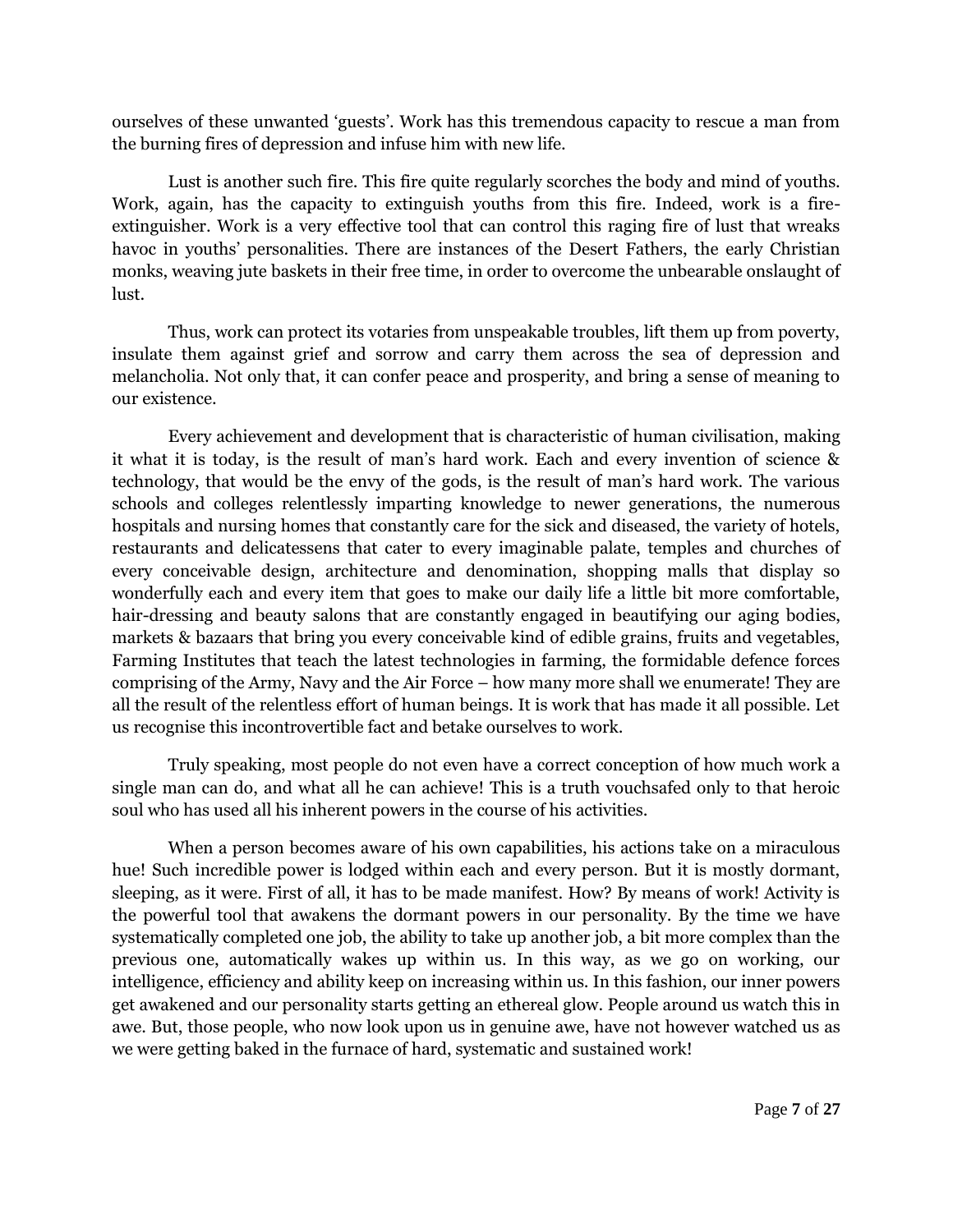Which particular activity should we undertake in order to bring about this transformation in ourselves? It is quite natural if this question arises at this point of our discussion. The answer is  $-$  *any* activity will do. It is not the particular type of job that is important. What is of paramount importance is the *way* we do whatever it is that we do. There is no work that is inherently superior or inferior. There are instances of saints being produced solely by the act of sweeping and scavenging. We may also quote examples of housewives, who raised themselves to sainthood solely by performing their routine, mundane household chores. Upanishad beautifully describes the incredible transformation of Satyakama Jabala by means of grazing cattle. Very recently, we have had the instance of the apotheosis of an ordinary temple priest by means of discharging devotedly his priestly duties in the case of Sri Ramakrishna Paramahamsa. And instances abound of Royal Sages such as King Janaka, who, though wielding immense worldly authority as absolute monarchs, were saints of the highest order.

So, it is really not important what type of activity one undertakes with the aim of effecting a transformation in his personality. It is however supremely important that whatever be the job one does, he has to do it sincerely, using his intelligence, with a certain faith in its efficacy, with *Shraddha*, and he has to expend all his powers in executing that job. If you don"t apply your intelligence to the job, it will turn out to be shoddy. If you lack *Shraddha* in your job, it will never see completion. And if you don"t apply sufficient energy to it, in all probabilities, the job may not even start! Hence, those of us who wish to achieve life-fulfilment ought to learn the secret of work, and apply ourselves wholeheartedly to our allotted duties with great faith and sincerity.

\*\*\*\*\*\*\*\*\*\*\*\*\*\*\*\*\*\*\*\*\*\*\*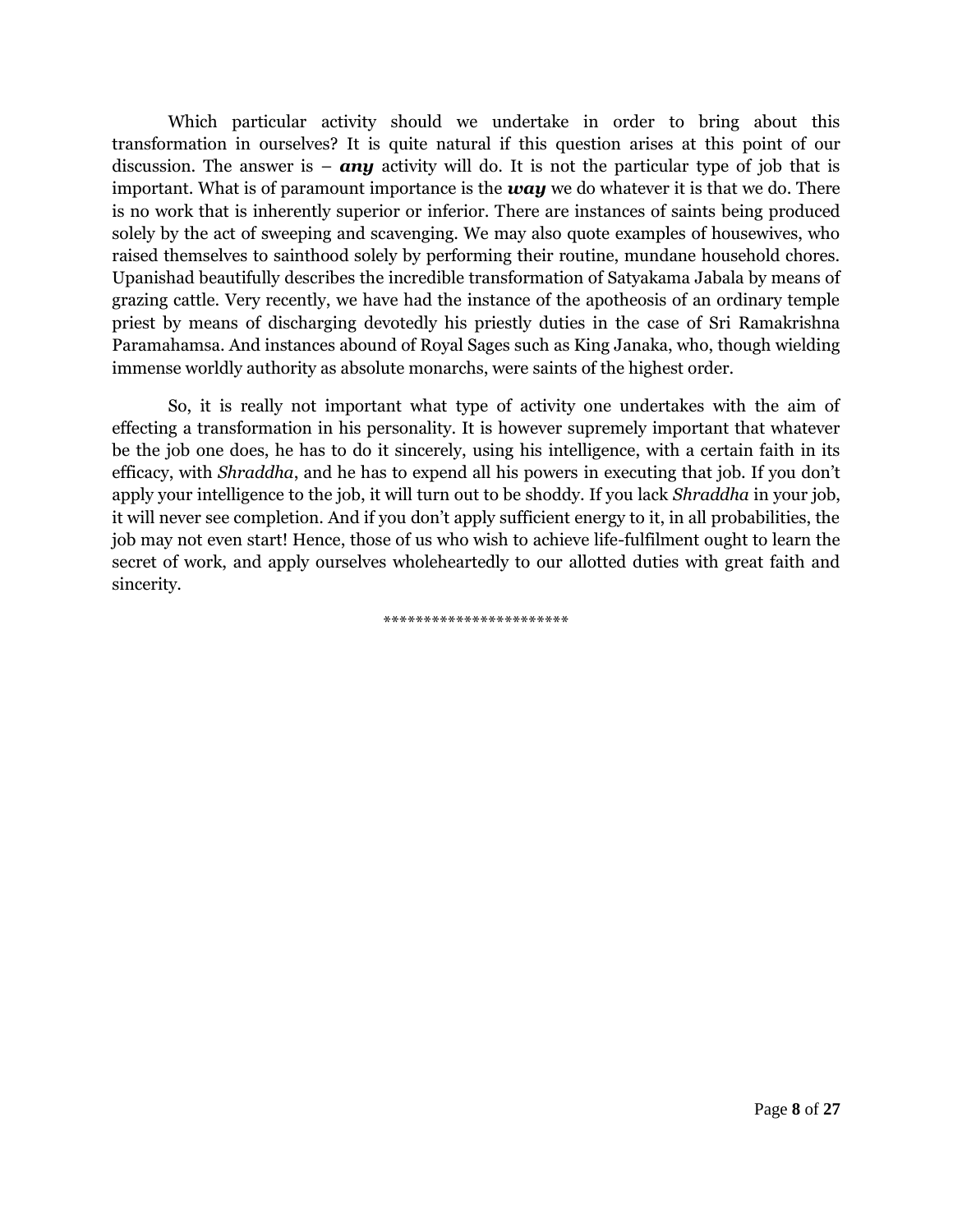## **Manliness in our Efforts**

- 1. But for laziness in human nature, would there have been anyone who wasn"t rich or anyone who wasn"t learned? It is laziness that has populated this Earth, from coast to coast, with poverty and with slobs who are a disgrace to humanity!
- 2. Wealth gravitates towards active, efficient people. Weak people but blame everything on Fate. Use all the faculties you are gifted with, be industrious and exorcise this demon of *Kismet*. Despite your best efforts, if you fail, what do you lose?
- 3. Achievements come from manly efforts and not from fantasizing. Does game ever walk into the mouth of a sleeping lion?
- 4. This is the advice that Angada<sup>ii</sup> gave to his men who went out in search of Sita: Learned ones say that your endeavours are blessed with inevitable success if you have the following: boundless enthusiasm, efficiency in your actions, inability to accept defeat. So, I too say the same to you all.
- 5. Success depends on Luck *and* Self-Effort. True. But keep in mind, here, Luck means the Self-Effort you have done in your previous births!
- 6. Whatever we have done with intensity in our previous births manifests as Luck in this life. In other words, Luck, Fate, *Kismet*, Destiny are all nothing but our own efforts, albeit in a previous birth; (ergo, what we do now undoubtedly becomes Luck in the coming years!)
- 7. An ant takes such repeated steps with its teeny-weeny legs. But it takes those steps repeatedly. And, with such tiny legs and minute steps, it covers miles and miles of distance! However, even a huge bird, like an eagle or an albatross, with really long and impressively broad wings, if it lies idle, cannot budge an inch!
- 8. Deep study of the scriptures, imbibing the words of the Guru, performing disciplined spiritual practices – all these activities are always categorised under Self-effort and never Divine Grace.
- 9. Joy comes from right actions. Pain comes from wrong actions. Everything that we experience is the result of our actions. Without our effort (and consequent action), there can be no achievement (which is but a reaction).
- 10. Without deep introspection, never plunge headlong into any activity. Lack of common sense is the root cause of all our troubles in life. All graces shower on a person who is introspective and works with sufficient discernment.

\*\*\*\*\*\*\*\*\*\*\*\*\*\*\*\*\*\*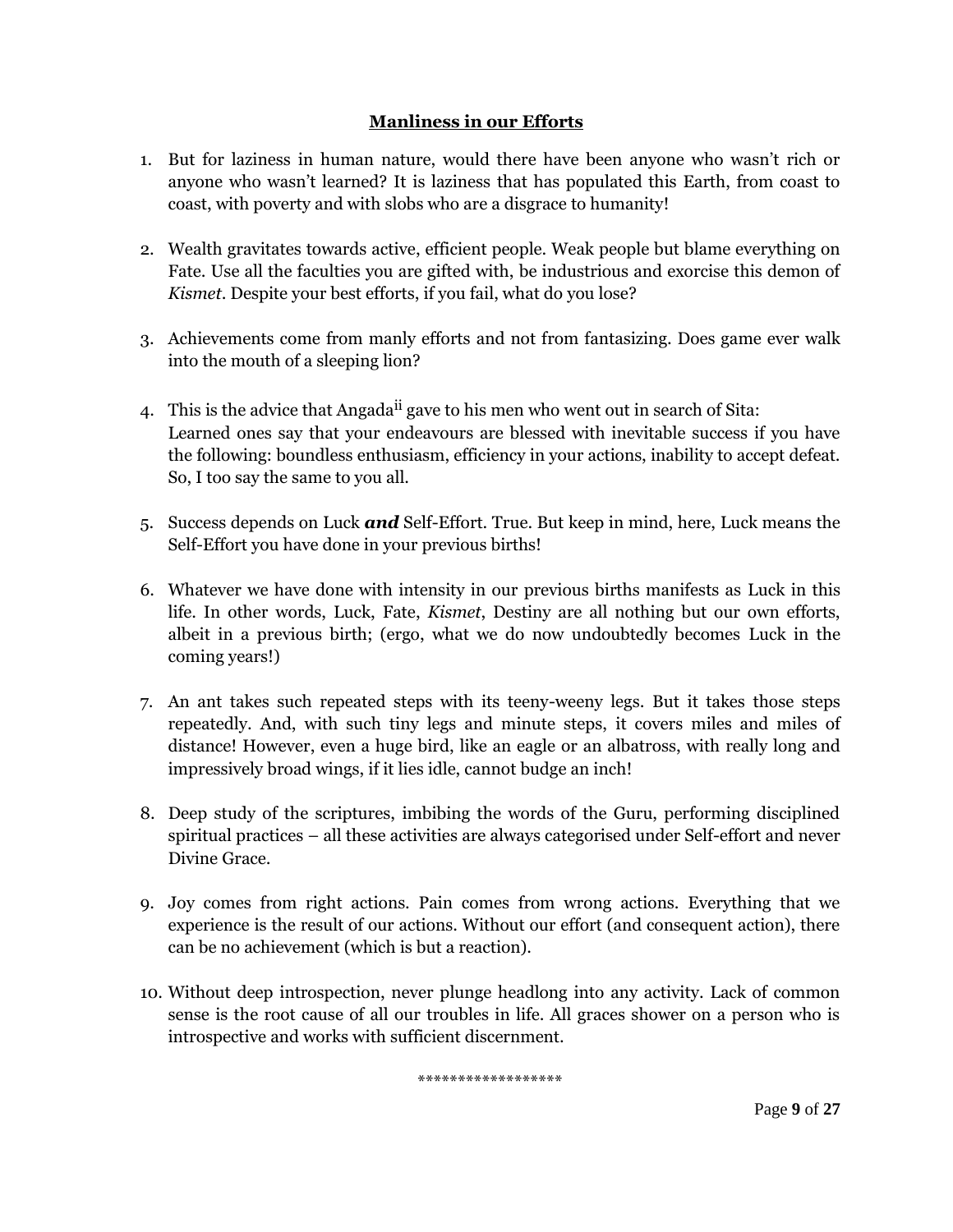### **In the light of Swami Vivekananda's words**

#### **1. Heart-whole:**

Once we have taken up a job, it is not right to go about it with half a mind. And it is worse to dabble in a dozen jobs, finishing none of them. These approaches are wrong because on the one hand, the job does not get completed and on the other hand, the mental powers are wasted. The impact that the quality of our actions have on the shaping of our character is immense! Our style of working is the clearest reflection of the state of our mind! All aspects of our personality develop in direct proportion to the improvement of our state of mind. How does this happen? Using one"s enhanced mental capabilities, the worker will, on the one hand improve his bodily health and endurance, and on the other hand, he will sharpen his intellect and creative abilities too. All in all, his whole life becomes meaningful. This aspect of work is worthy of lot of detailed thought on our part. We need to imagine very vividly about the entire process by which our actions affect our personality and to what extent and to what heights can it raise it?

Swami Vivekananda says about one aspect of this phenomenon: *"Do one thing at a time and while doing it put your whole soul into it to the exclusion of all else."* (VI. 89)iii

## **2. God Himself will single you out for his Grace!**

*"In a truly noble work, not to speak of men, even God Himself befriends the doer."*  (VII. 160)

## **3. Welcome obstacles!**

When we take up an endeavour, quite naturally obstacles arise. Very often adverse situations may arise that are not at all congenial for us to complete the task undertaken. Most men lose heart when that happens. There are many who blame their fate and sink into despondency. But Swami Vivekananda says:

*"...it is a tremendous truth that if there be real worth in you, the more are circumstances against you, the more will that inner power manifest itself."* 

(VII. 249)

## **4. Importance of Responsibility.**

*"...even the best work loses its charm if one is forced to do by another. Without the idea of personal responsibility, no one can achieve anything great."* (VII. 392)

## **5. Quite different is the way of the intelligent!**

*"Even the greatest fool can accomplish a task if it be after his heart. But the intelligent man is he who can convert every work into one that suits his taste."* (VII. 508)

## **6. Here is the secret of success:**

*"Every successful man must have behind him somewhere tremendous integrity, tremendous sincerity, and that is the cause of his signal success in life."* (V. 240)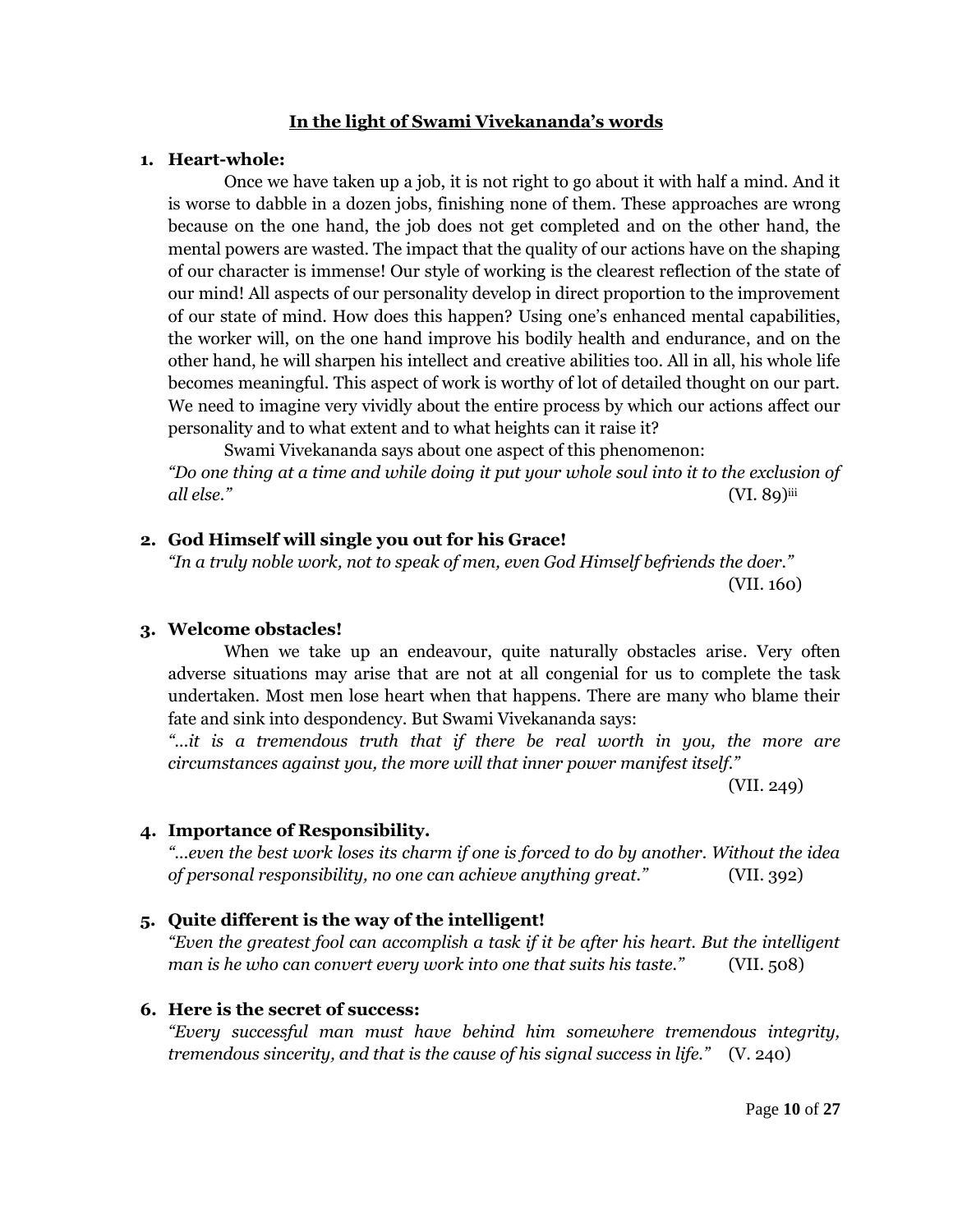#### **7. Obstacles serve a purpose!**

Everyone thinks that obstacles and problems hinder the all-round development of our personality. Everyone thinks also that if only they had no problems in life, no obstacles in their path, they could have developed their lives very nicely.

But Swami Vivekananda says:

*"It is these obstacles which knock and shape great characters."* (VI. 268)

#### **8. Be worthy of living!**

We are not talking of the innumerable other living beings that populate this planet. Let us look at the way man lives. Strictly speaking, half of mankind is purely parasitic. A quarter is fully helpless, dependent. Can such lives be really considered as "lives"? It would be better to classify them among vegetables or "breathing beings" than include them under "mankind". Swami Vivekananda says to Alasinga Perumaliv: *"You do not deserve to live if you cannot help yourselves."* (V. 67)

Let us analyse this wonderful statement. Does it not imply that – "those who desire to serve the poor, the helpless, and the weak and downtrodden, must first of all be self-reliant"!

#### **9. Cause of failure:**

At least within some people, there is unbounded energy and capability. But in most cases, those gifted people are blissfully ignorant of their inherent powers. So they shy away from undertaking great endeavours. And since they sometimes take up big assignments without arousing this inherent strength, they fail! Swami Vivekananda expresses this fact with his characteristic impress:

*"You fail only when you do not strive sufficiently to manifest infinite power."*

(VIII. 228)

## **10.Be fired with zeal!**

To take up a job and to be at it until it is completed is what is meant by the phrase "to be fired with zeal". People who exhibit this quality are also called "Live wires". In a way, zeal is akin to stubbornness, to fanaticism, even! It is easier to find this quality in wicked people than in good people! But if a society or a nation has to progress and achieve peace & prosperity, this quality must be present in good people in a big way. So also, unrelenting will power. When we take up a good, socially beneficial job, we have to doggedly forge ahead, overcome the obstacles that come before us, and ensure its completion. This requires will power or mental strength. Tremendous amount of it. Swami Vivekananda says:

*"To succeed you must have tremendous perseverance, tremendous will. "I will drink the ocean," says the persevering soul, "at my will mountains will crumble up." Have that sort of energy, that sort of will, work hard, and you will reach the goal."* (I. 178)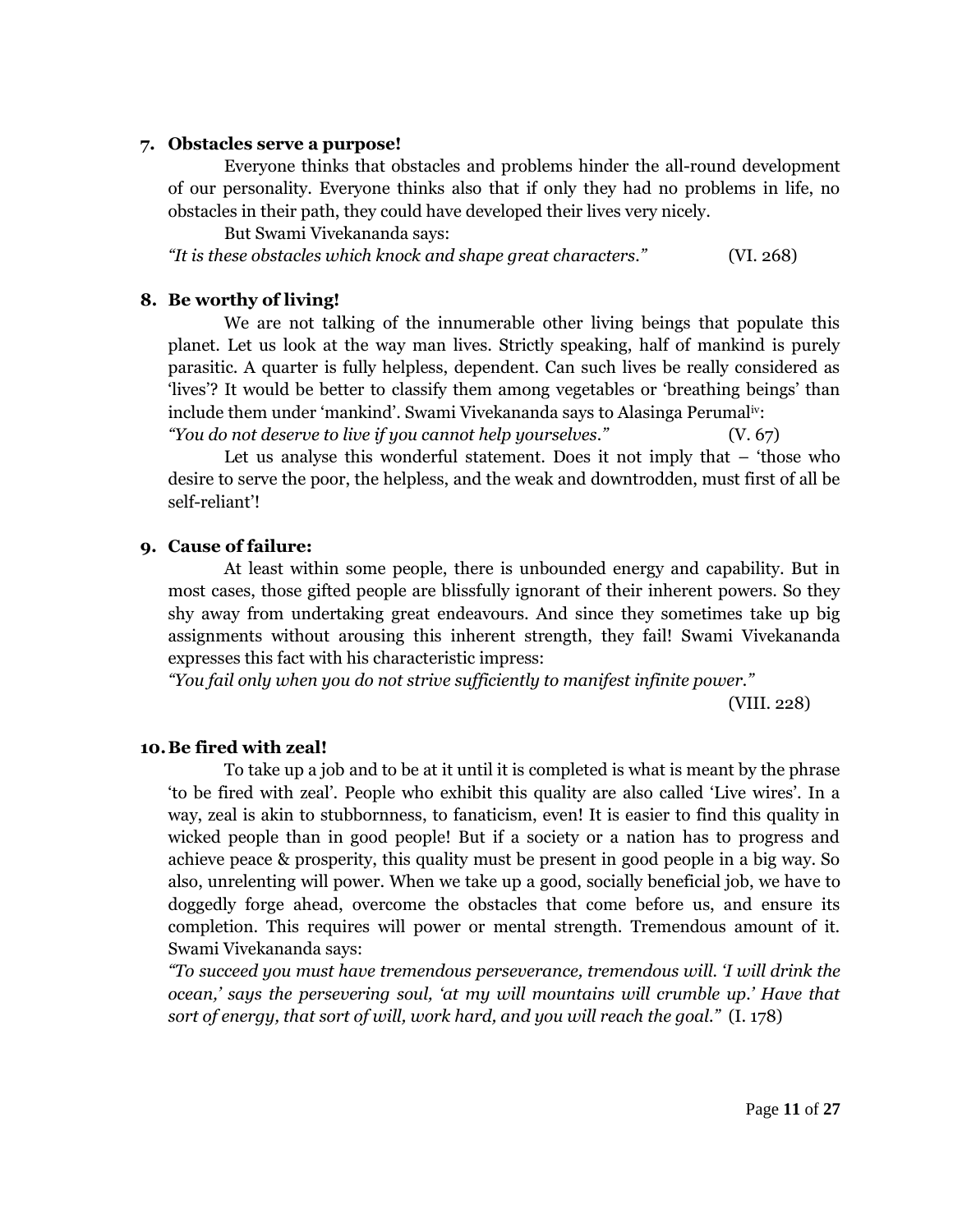## **11. The goal & the means:**

You need a path to reach the goal. If the path is alright, the goal can be reached. Now, which of them is more important? The aim or the means? Is it not prudent to say that both are equally important? But most people aver that the goal is more important. Hence they go on dreaming about the goal and neglect to give adequate attention to the means that would take us to that goal, and consequently they fail miserably!...Swami Vivekananda says:

*"One of the greatest lessons I have learnt in my life is to pay as much attention to the means of work as to its ends."* (II. 1)

## **12. 'Strait is the path':**

A noble endeavour has many obstacles. In fact the magnitude of the obstacle is generally proportional to the scope of the work undertaken, in the sense, small and minor works are accompanied by small and minor obstacles while major projects are plagued by big, seemingly insurmountable obstacles. It is profitable to be aware of this scheme. Swami Vivekananda says:

*"All great undertakings are achieved through mighty obstacles."* (VII. 480) \*\*\*\*\*\*\*\*\*\*\*\*\*\*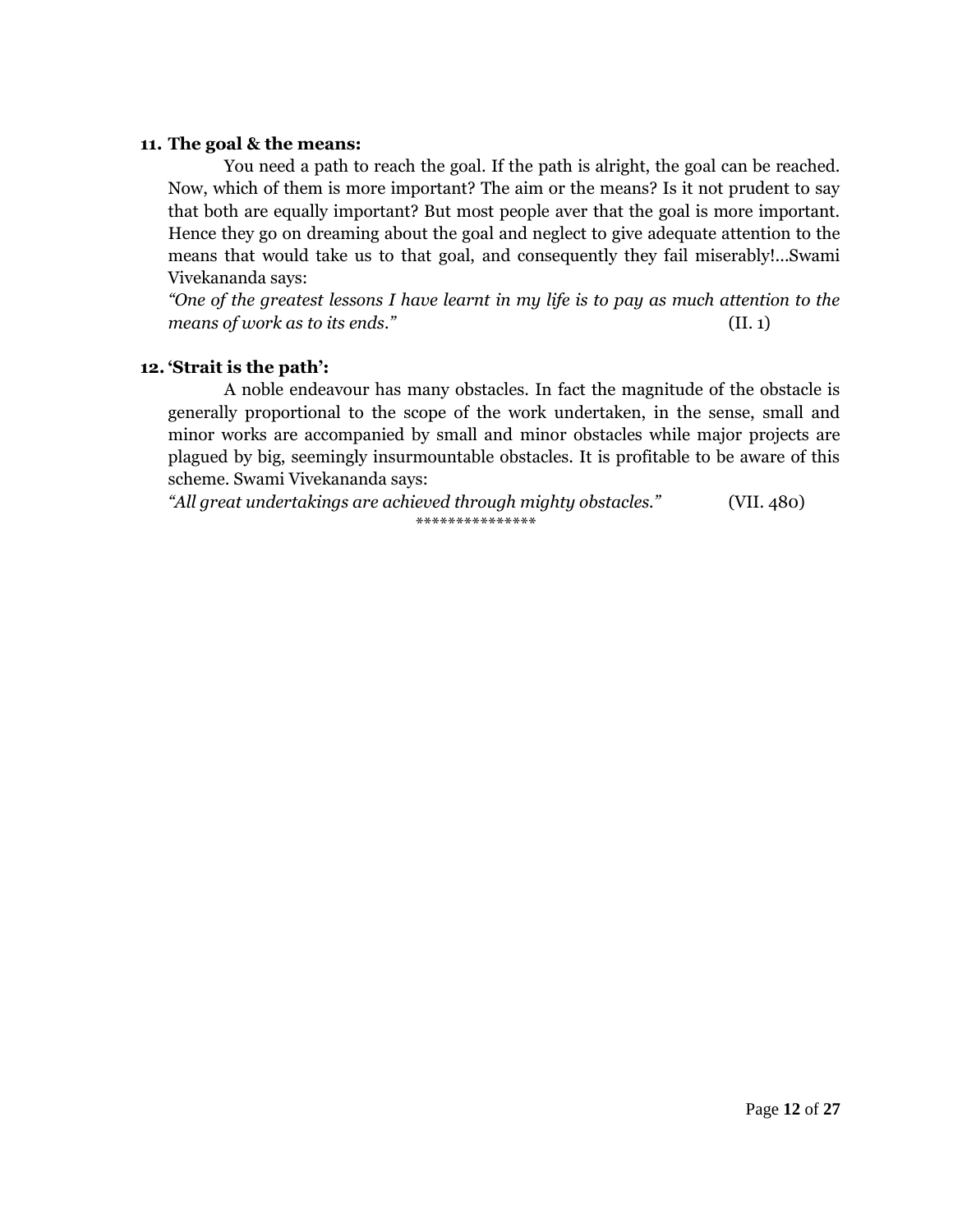# **Inspiration to the industrious**

|    | 1. You are the makers of your own fortunes.                                                                                                                                                                                                      | (II. 182) <sup>v</sup> |
|----|--------------------------------------------------------------------------------------------------------------------------------------------------------------------------------------------------------------------------------------------------|------------------------|
|    | 2.  stand up, be bold, be strong. Take the whole responsibility on your own shoulders, and<br>know that you are the creator of your own destiny. All the strength and succour you want<br>is within yourselves. Therefore, make your own future. | (II. 225)              |
|    | 3. He, who always speculates as to what awaits him in future, accomplishes nothing<br>whatsoever.                                                                                                                                                | (VI. 455)              |
| 4. | He who has a dogged determinationshall have everything.                                                                                                                                                                                          | (VII. 250)             |
| 5. | Do something heroic.                                                                                                                                                                                                                             | (VI. 314)              |
|    | 6. it is the heroic endeavour to subdue adverse circumstances that carries our spirit<br>upwards.                                                                                                                                                | (IV. 190)              |
|    | 7.  without manly endeavour, no amount of Divine help will be of any avail to banish your<br>inertia.                                                                                                                                            | (VII. 126)             |
|    | 8. We only get what we deserve.                                                                                                                                                                                                                  | (II. 8)                |
|    | 9. Let us give up our pride and understand this that never is misery undeserved. There<br>never has been a blow undeserved; there never has been an evil for which I did not pave<br>the way with my own hands. We ought to know that.           | (II. 7)                |
|    | 10.  great results are attained only by great patience, great courage, and great attempts                                                                                                                                                        | (V. 86)                |
|    | 11. The brave alone do great things, not the cowards.                                                                                                                                                                                            | (V. 86)                |
|    | 12. Each work has to pass through these stages - ridicule, opposition, and then acceptance.                                                                                                                                                      | (V. 91)                |
|    | 13. Every man should take up his own ideal and endeavour to accomplish it. That is a surer<br>way of progress than taking up other man's ideals which he can never hope to<br>accomplish.                                                        | (I. 38)                |

14. On you lie the future hopes of our country. I feel extreme pain to see you leading a life of inaction. Set yourselves to work – to work! Do not sit idle, thinking that everything will be done in time, later on! Mind – nothing will be done that way! (V. 384)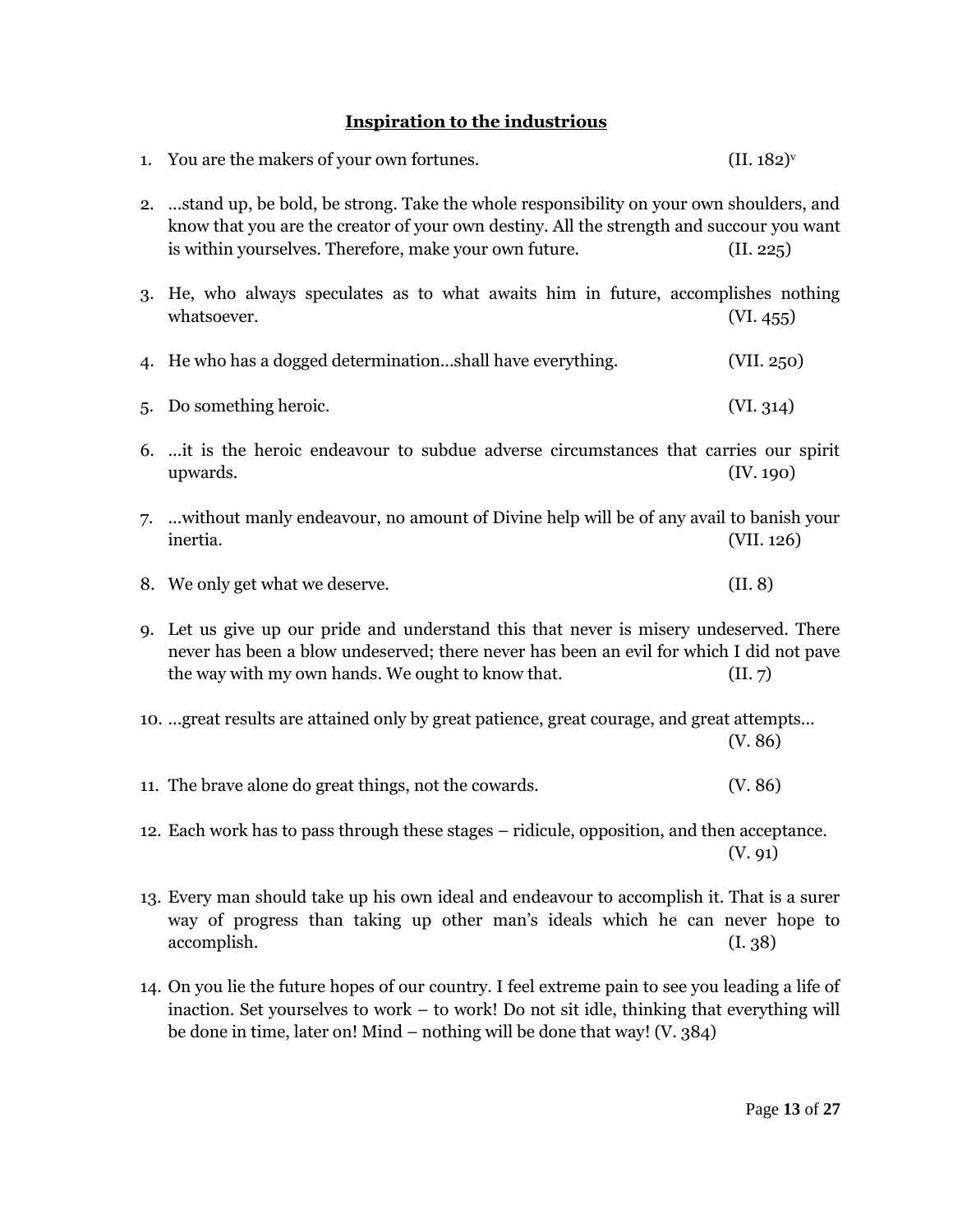- 15. ...you should work like a master and not as a slave; work incessantly, but do not do slave's work...ninety-nine percent of mankind works like slaves, and the result is misery...work through freedom! Work through love! (I. 57)
- 16. Take up one idea. Make that one idea your life think of it, dream of it, live on that idea. Let the brain, muscles, nerves, every part of your body, be full of that idea, and just leave every other idea alone. This is the way to success. (I. 177)

\*\*\*\*\*\*\*\*\*\*\*\*\*\*\*\*\*\*\*\*\*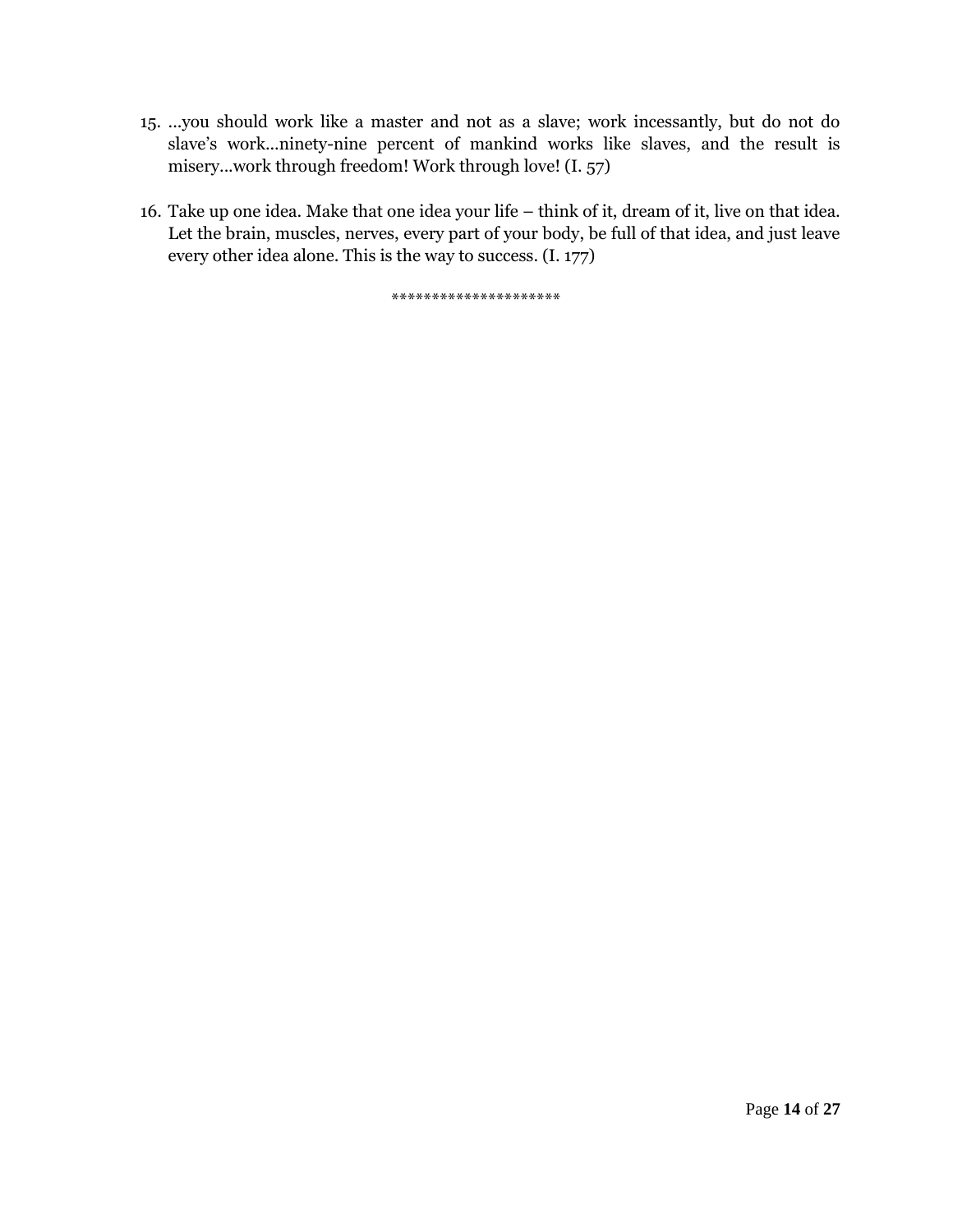# **Work is beneficial**

|    | 1. Nothing promotes happiness like substituting work for worry.                                 |  |  |
|----|-------------------------------------------------------------------------------------------------|--|--|
|    | $-A$ <i>non</i> .                                                                               |  |  |
| 2. | It is not work that kills, but worry.                                                           |  |  |
|    | $-Anon.$                                                                                        |  |  |
|    |                                                                                                 |  |  |
| 3. | Every job is a self portrait of the person who did it.                                          |  |  |
|    | $-A$ <i>non</i> .                                                                               |  |  |
|    | 4. Whatever is worth doing is worth doing well.                                                 |  |  |
|    | -Anon.                                                                                          |  |  |
|    | 5. If you have genius, love of work will improve it. If you have none, love of work will supply |  |  |
|    | it.                                                                                             |  |  |
|    |                                                                                                 |  |  |
|    | $-A$ <i>non</i> .                                                                               |  |  |
|    | 6. When love and skill work together, expect a masterpiece.                                     |  |  |
|    | $-A$ non.                                                                                       |  |  |
| 7. | Only cure for grief is action.                                                                  |  |  |
|    | $-A$ <i>non</i> .                                                                               |  |  |
|    | 8. One of the most durable satisfactions in life is to lose oneself in one's work.              |  |  |
|    |                                                                                                 |  |  |
|    | $-A$ non.                                                                                       |  |  |
|    | 9. Love the job you do; you won't have to work a single day in your life.                       |  |  |
|    | $-A$ <i>non</i> .                                                                               |  |  |
|    | 10. Action may not always bring happiness; but there is no happiness without action.            |  |  |
|    | $-A$ <i>non</i> .                                                                               |  |  |
|    | 11. Chop your own wood; it will warm you twice.                                                 |  |  |
|    | $-A$ <i>non</i> .                                                                               |  |  |
|    |                                                                                                 |  |  |
|    | 12. I sum up my personality in these few words: Hard work, disciplined habits, modesty in       |  |  |
|    | luxury, contentment, and cheerfulness.                                                          |  |  |
|    | - Sir M Visveswariah.                                                                           |  |  |
|    | 13. I have three secrets that have contributed to my success in life. They are: Hard work,      |  |  |
|    | hard work and hard work.                                                                        |  |  |
|    | - Henry Ford.                                                                                   |  |  |
|    |                                                                                                 |  |  |
|    | 14. I never did anything worth doing by accident, nor did any of my inventions come by          |  |  |
|    | accident. They came by work.                                                                    |  |  |
|    | - Thomas Alva Edison.                                                                           |  |  |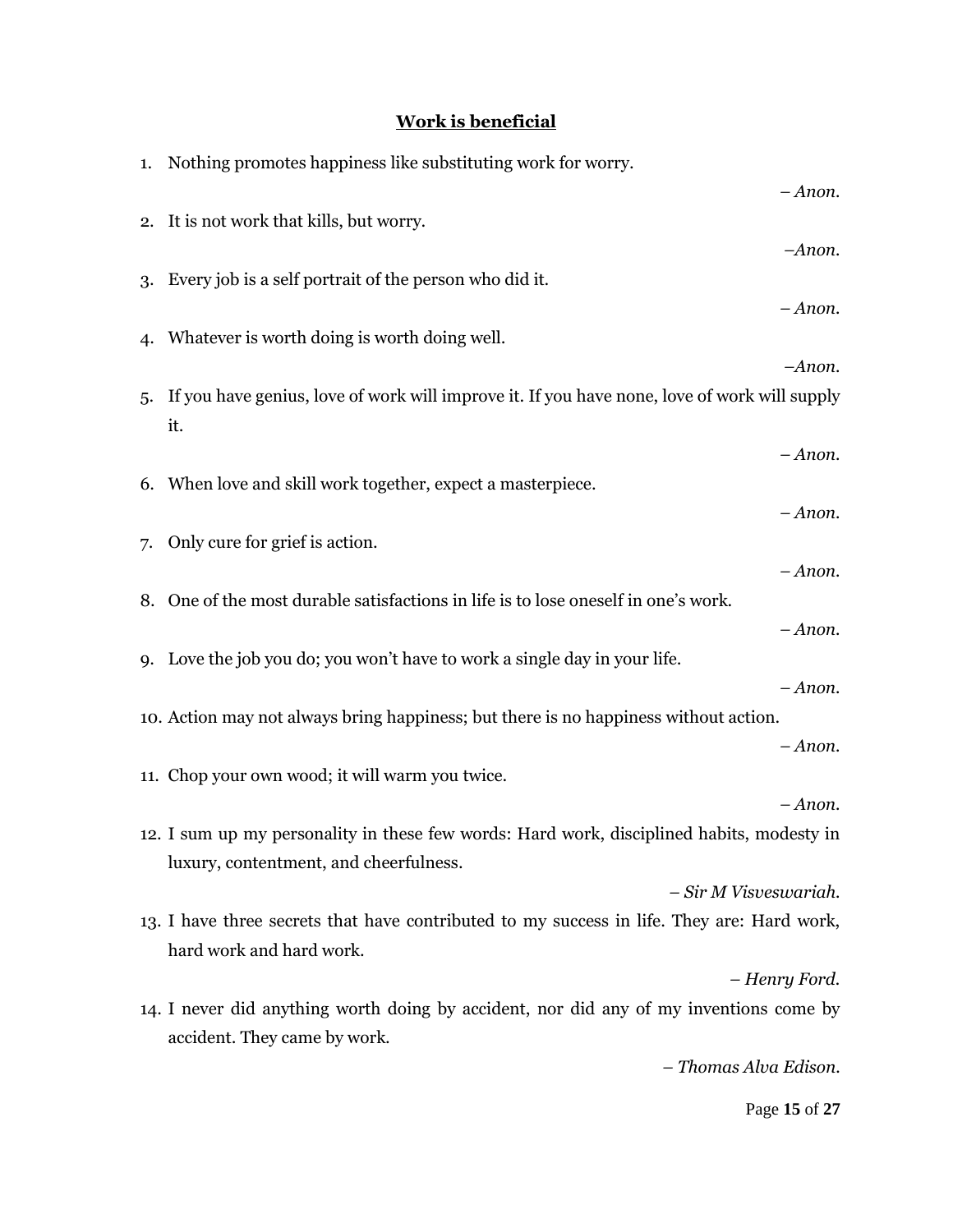# **Anatomy of Success**

|    | 1. A man who makes no mistake usually does nothing.                                                   |
|----|-------------------------------------------------------------------------------------------------------|
|    | $-A$ <i>non</i> .                                                                                     |
| 2. | Our greatest glory is not in never failing, but rising every time we fall.                            |
|    | $-$ Confucius.                                                                                        |
| 3. | I do not know the key to success, but the key to failure is trying to please everybody.               |
|    | - Bill Cosby.                                                                                         |
| 4. | Success is the result of good judgment, good judgement is the result of experience, and               |
|    | experience is often the result of bad judgement.                                                      |
|    | $-A$ <i>non</i> .                                                                                     |
| 5. | If thou art a master, be sometimes blind; if a servant, be sometimes deaf.                            |
|    | - Thomas Fuller.                                                                                      |
|    | 6. A successful man is one who can lay a firm foundation with the bricks that others throw<br>at him. |
|    | - David Brinkley.                                                                                     |
| 7. | In this world, there is always danger for those who are afraid of it.                                 |
|    | $-GB$ Shaw.                                                                                           |
|    | 8. A wise man will make more opportunities than he finds.                                             |
|    | - Francis Bacon.                                                                                      |
|    | 9. We cannot always oblige; but we can always speak obligingly.                                       |
|    | - Voltaire.                                                                                           |
|    | 10. When I had money, everyone called me brother.                                                     |
|    | - Polish Proverb.                                                                                     |
|    | 11. Life is not the days that are gone, but the days that are remembered.                             |
|    | - P A Pavlenko.                                                                                       |
|    | 12. He that is overcautious will accomplish nothing.                                                  |
|    | – Schiller.                                                                                           |
|    | 13. Live together like brothers, and do business like strangers.                                      |
|    | - Arabic Proverb.                                                                                     |
|    | 14. Early to bed, early to rise, makes a man healthy, wealthy and wise.                               |
|    | - English Proverb.                                                                                    |
|    | 15. You cannot be anything if you want to be everything.                                              |
|    | - Proverb.                                                                                            |
|    | Page 16 of 27                                                                                         |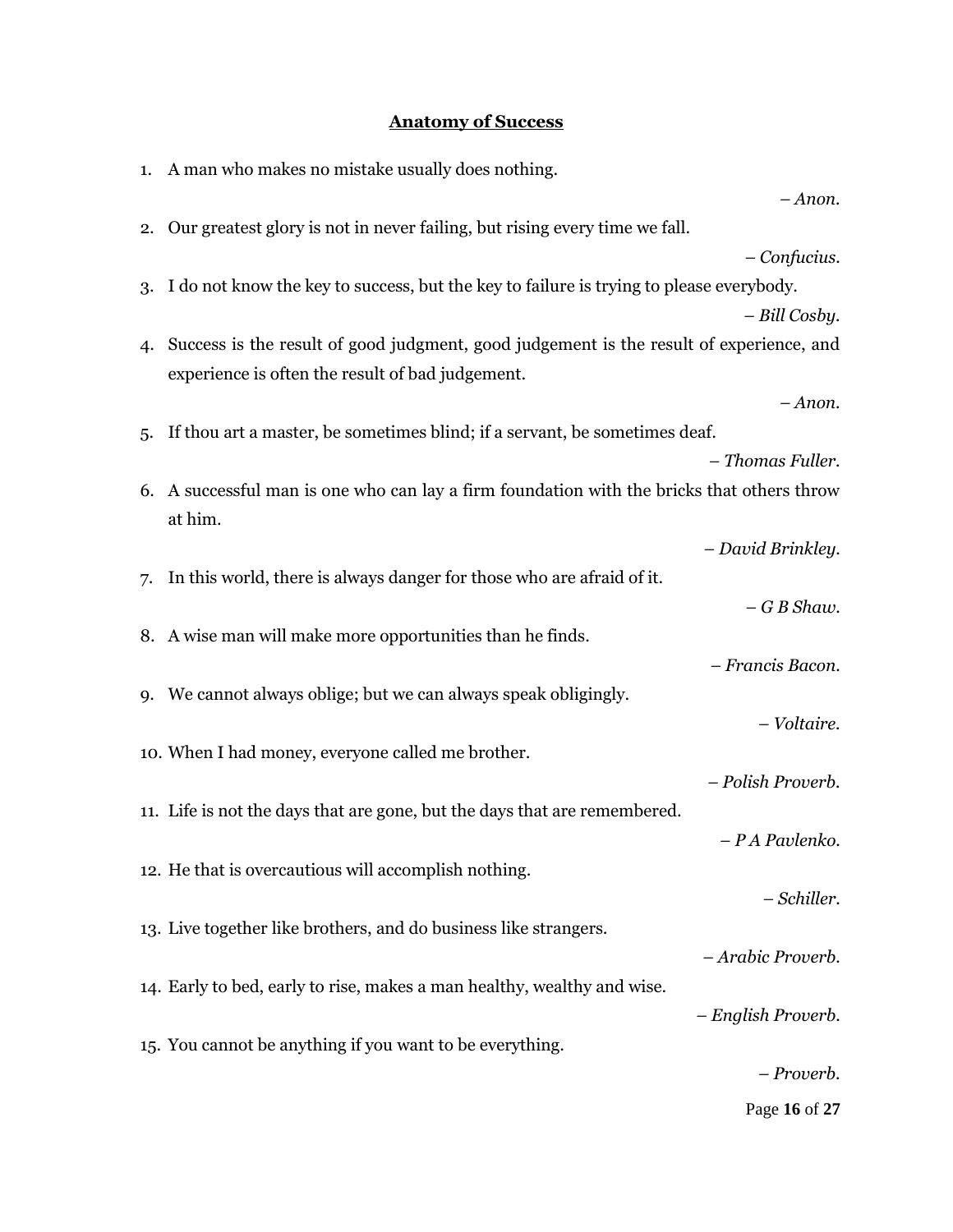16. Discipline, dynamism and dedication are the prerequisites for success. *– P O Roses.* 17. The heights by great men reached and kept were not attained by sudden flight; but they, while their companions slept, were toiling upward in the night. *– H W Longfellow.* 18. Success is not achieved by lying awake at night, but by keeping alert in the daytime. *– English Proverb.* 19. Success is a ladder which cannot be climbed with your hands in your pockets. *– English Proverb.*  20. Coming together is the beginning; keeping together is the progress; working together is the success. *– Henri Foget.* 21. The lazier we are today, the more we have to do tomorrow. *– Anon.* 22. The wisdom of life consists in elimination of non-essentials. *– Anon.* 23. The most valuable of all talents is that of never using two words when one will do. *– Anon.* 24. Success consists in concentrating all efforts at all times upon one point. *– Anon.* 25. All things are difficult before they are easy. *– Anon.* 26. The reason why many people fail to recognise opportunity is that it comes disguised as hard work. *– Anon.* 27. I pray as if everything depends upon God, then I work as if everything depends upon me. *– George Washington Carver.*

\*\*\*\*\*\*\*\*\*\*\*\*\*\*\*\*\*\*\*\*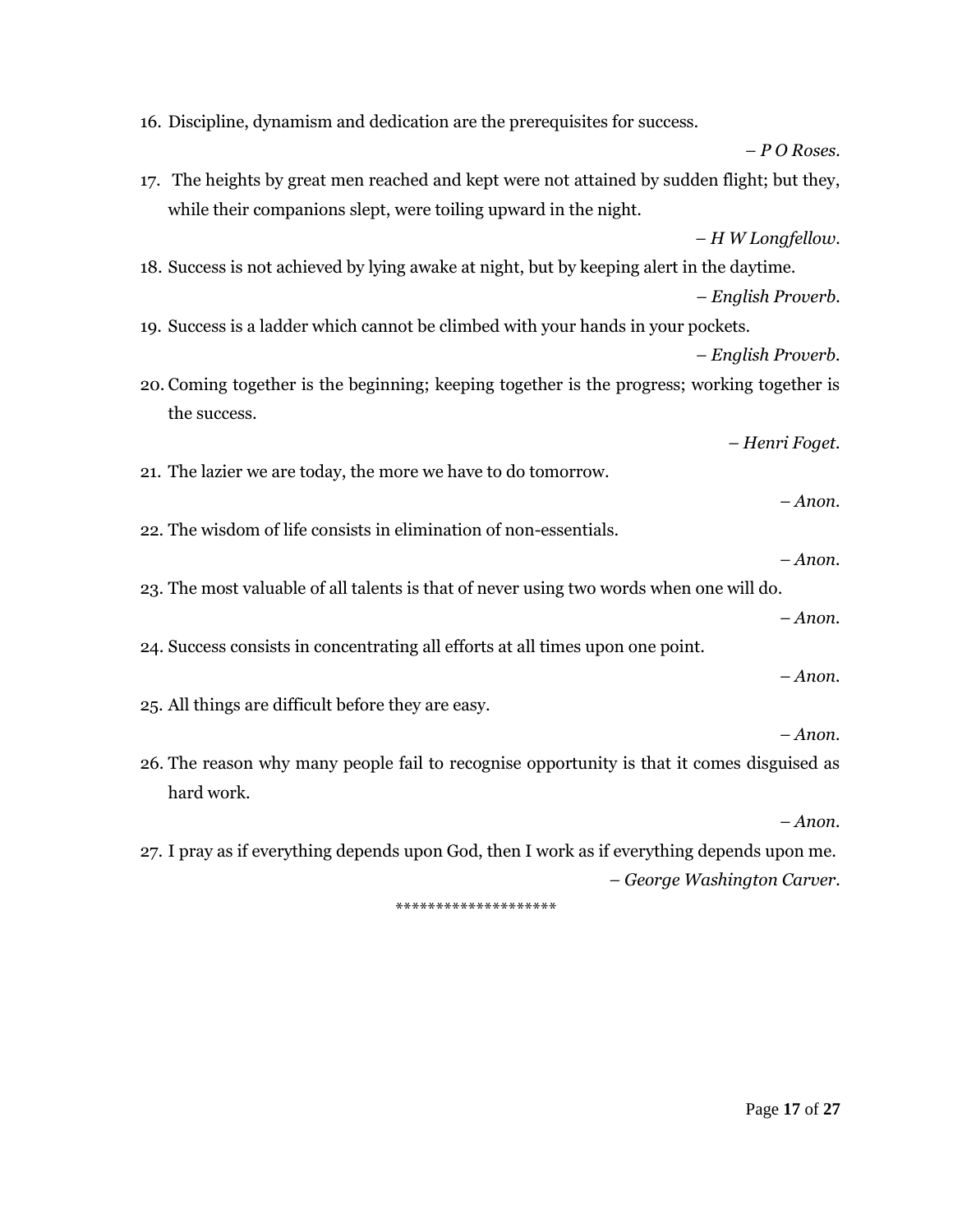# **Wisdom from Adages**

- 1. He that forecasts perils will never sail across the sea.
- 2. Hope for the best; prepare for the worst.
- 3. Idleness is the root of all evils.
- 4. If wishes were horses, beggars might ride.
- 5. Industry is fortune's right hand.
- 6. It is too late to call back yesterday.
- 7. Life is too short and time is swift.
- 8. No pains, no gains.
- 9. Never put off until tomorrow what can you can do today.

\*\*\*\*\*\*\*\*\*\*\*\*\*\*\*\*\*\*\*\*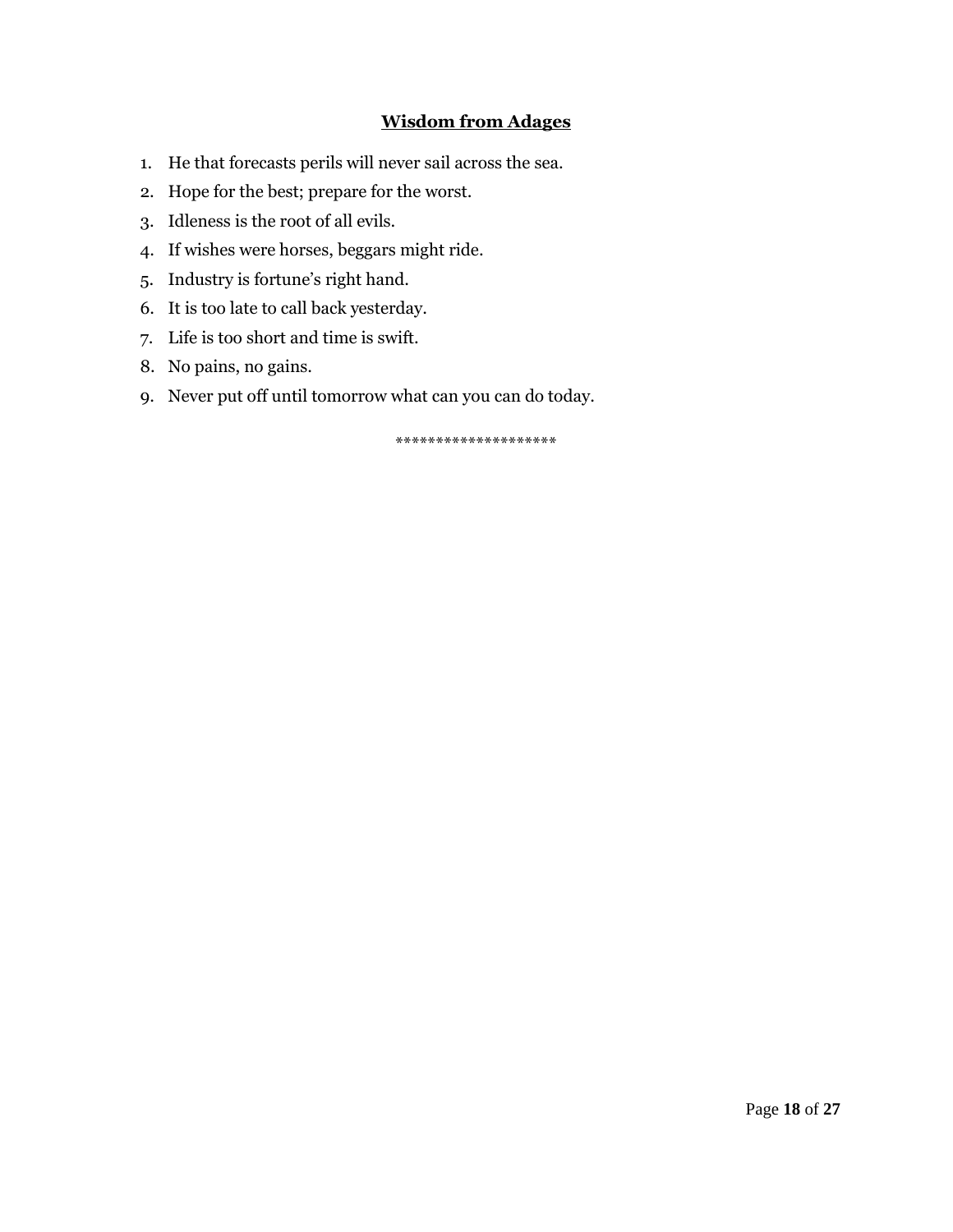### **Work produces miracles**

The death of an industrious soul Is glorious on the whole A lazy bloke"s whole life around Is but a dreary burial ground.

> Joy of life, if you enjoy Need there be a heaven? Oh boy! If you but know "Secret of the Sweating Brow", Here is Paradise, Right before your eyes.

By far it's the greatest joy Behold a man amidst his toil Engaged in the job at hand A come-alive painting by Rembrandt!

> The glory of the high & mighty Rests on the humble ploughman's shoulders Great Nations, a reality wouldn"t be But for the hand that moves the boulders.

We need electricity and dams we need So also tube wells and fertilizers and feed; Yet...most urgently, you see Where is the hard labour's love? Of the "Saint at the Plough"? Without which, all else a naught would be.

> Students" studies; teachers" pedagogy Shop and factory, farming or artistry Each is rightfully labour, truly considered to be. Every useful, meaningful act is labour Rest is but a waste of time, strained and beleaguered.

Hard work! A true wonder! Man"s only utility Hedonistic pleasure or a hermit's piety! Both results of Labour"s bounty.

> Laboreth thou, for thy family's few? Know it to be hedonism too Are thy toilings for the Lord, offerings free? Know it to be true Spirituality.

Oh! The beaming face Strong muscles; slob?-not a trace Behold the meaningful life, a blessing If he works with faith, zeal and efficiency matching!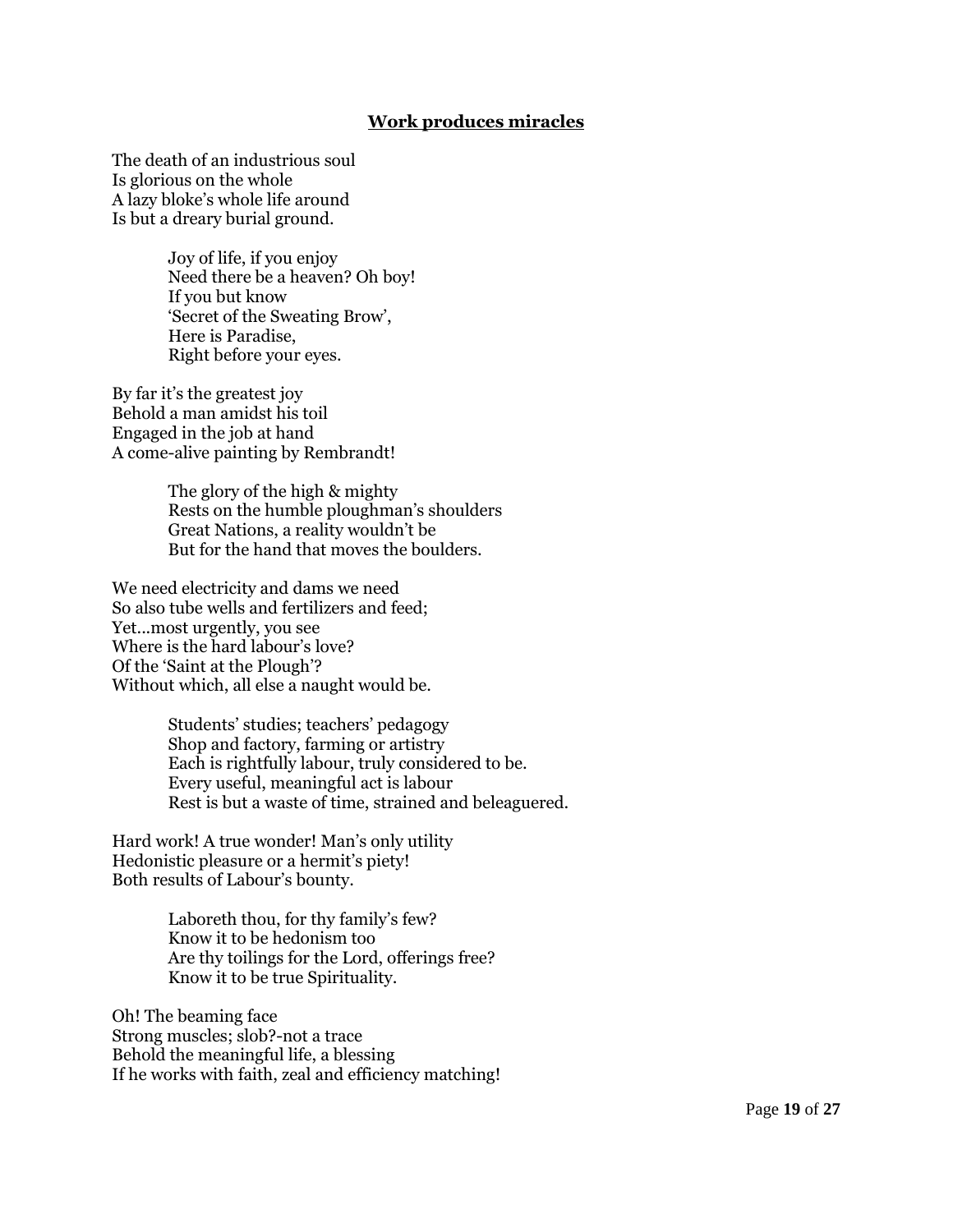A song can fill you with untold joys So too can a day well spent. Former depends on the singer's voice Latter on our own self, a heaven sent.

Seeketh thou a magic portal? Why! Hard work is there for you! The Oracles proclaim for one and all "Come, work hard and get your due!" \*\*\*\*\*\*\*\*\*\*\*\*\*\*\*\*\*\*\*\*\*\*\*\*\*\*\*\*\*\*\*\*\*\*\*\*\*\*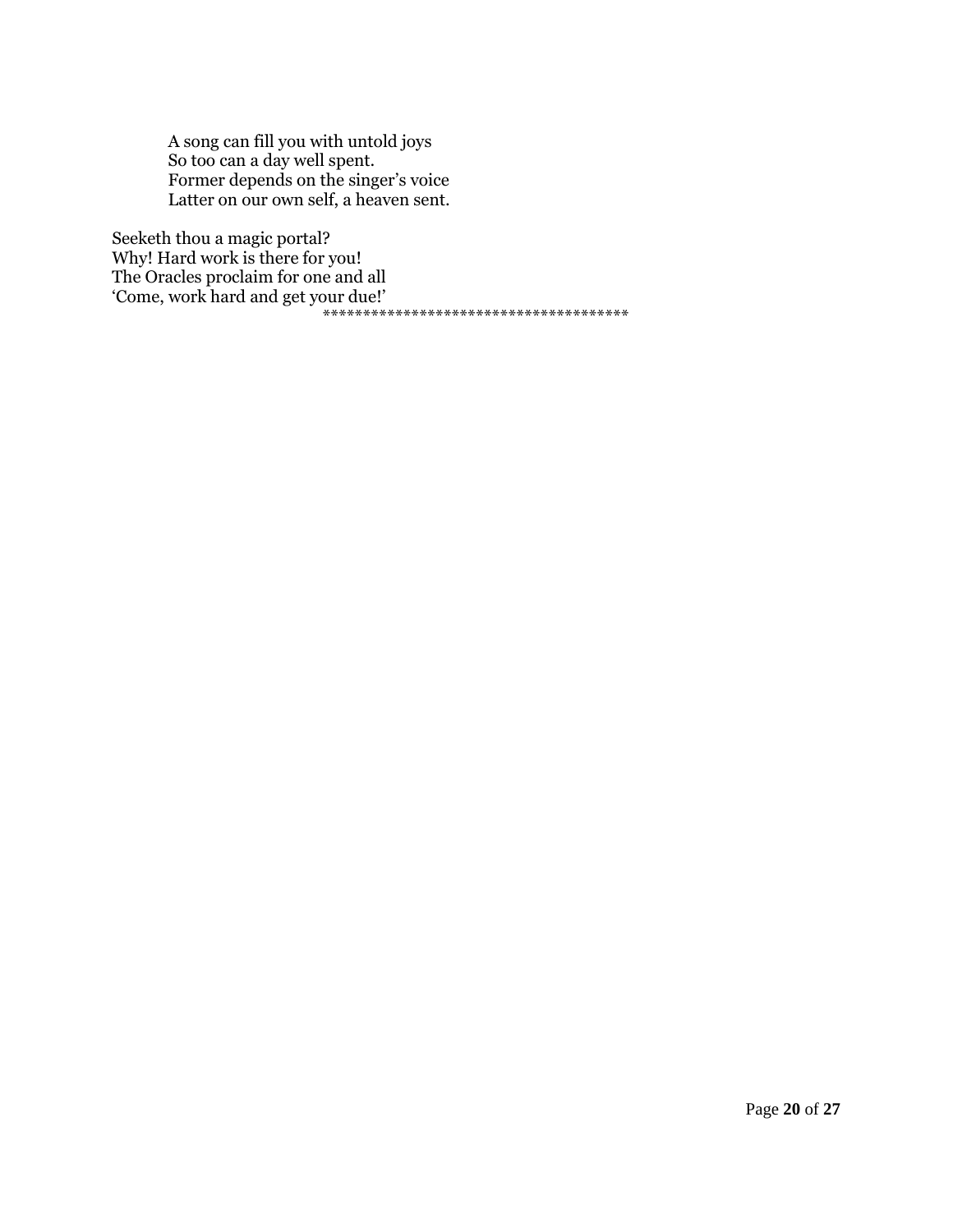## **God Help us!**

Despite toiling the whole day Many households there be That can't eat a square meal a day What is the reason? Ignorance, idiocy! And ... Cunningness of the Shylocks!

> Hard work is certainly ambrosial. But... That hard work should be accompanied by – Evermore Common Sense. Hard work without Common Sense, is Mostly meaningless motion!

A land must have a leader A State must have a leader A Nation must have a leader. True indeed! Surely a leader is needed! But... If there are no hardworking people, Who needs a leader, and why need a leader?

> A farmer engrossed in his labour needs protection A worker engrossed in his labour needs protection Yes. They all need a protector. But... If the protector becomes a predator, Then! The Almighty Lord be blessed!! \*\*\*\*\*\*\*\*\*\*\*\*\*\*\*\*\*\*\*\*\*\*\*\*\*\*\*\*\*\*\*\*\*\*\*\*\*\*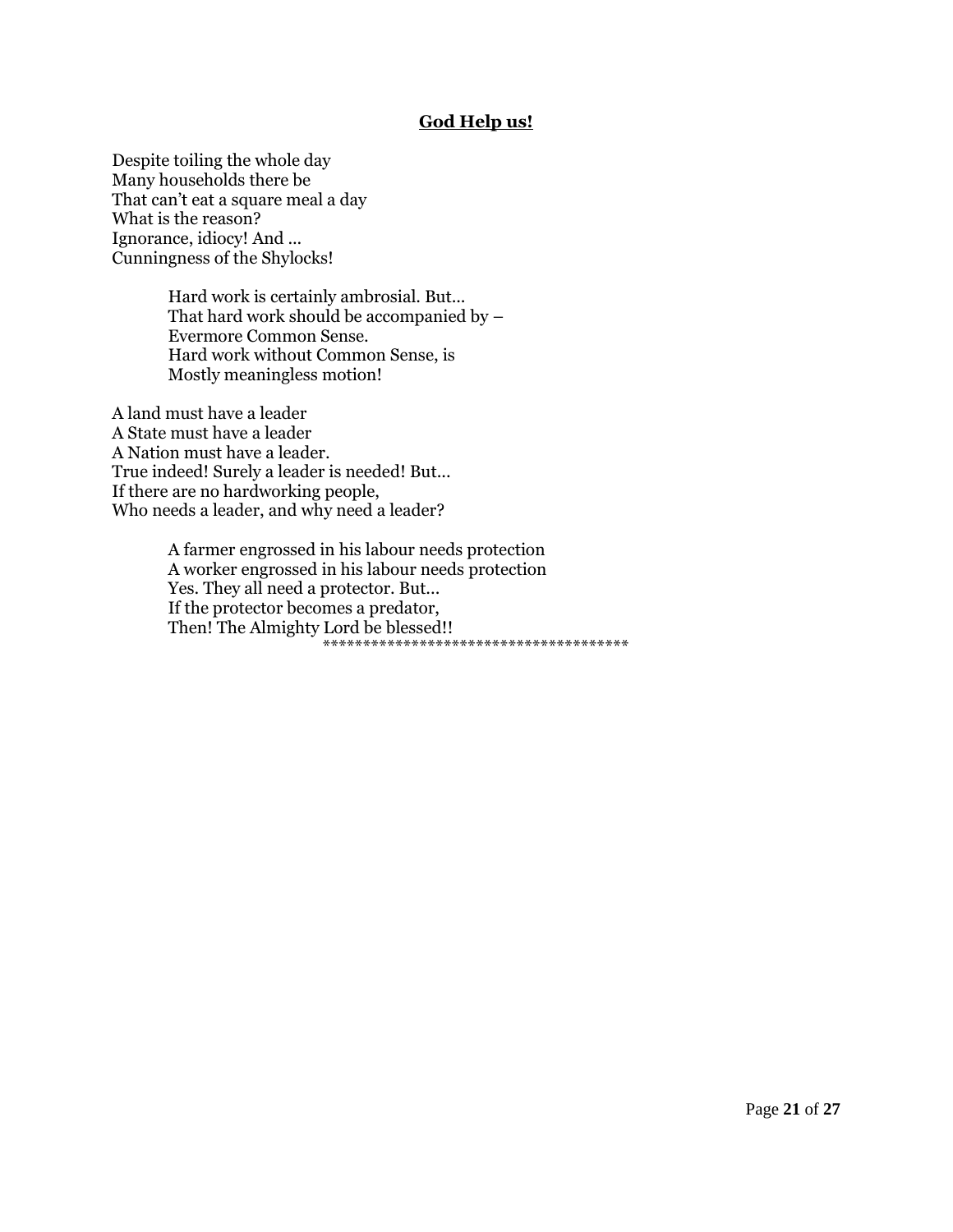## **Labor – liquor**

A hardworking labourer"s body will but naturally get tired, exhausted. But... He says, his exhaustion can"t be cured by rest alone! He needs beer, whiskey and rum too!

> The rich get sloshed in liquor. What if the toilers too lick her!

Beer, whiskey and bootleg! No harm if consumed in moderation, they say! But... When the liquor kicks in, Who is there to moderate whom?!

> If the votary of hard labour Gets converted to the worship of hard liquor, Hard work will no longer be ambrosial because The liquor will reduce him to a vegetable.

There are many causes for the poverty of the hardworking lot. But the surest reason is the marriage of labour with liquor.

\*\*\*\*\*\*\*\*\*\*\*\*\*\*\*\*\*\*\*\*\*\*\*\*\*\*\*\*\*\*\*\*\*\*\*\*\*\*\*\*\*\*\*\*\*\*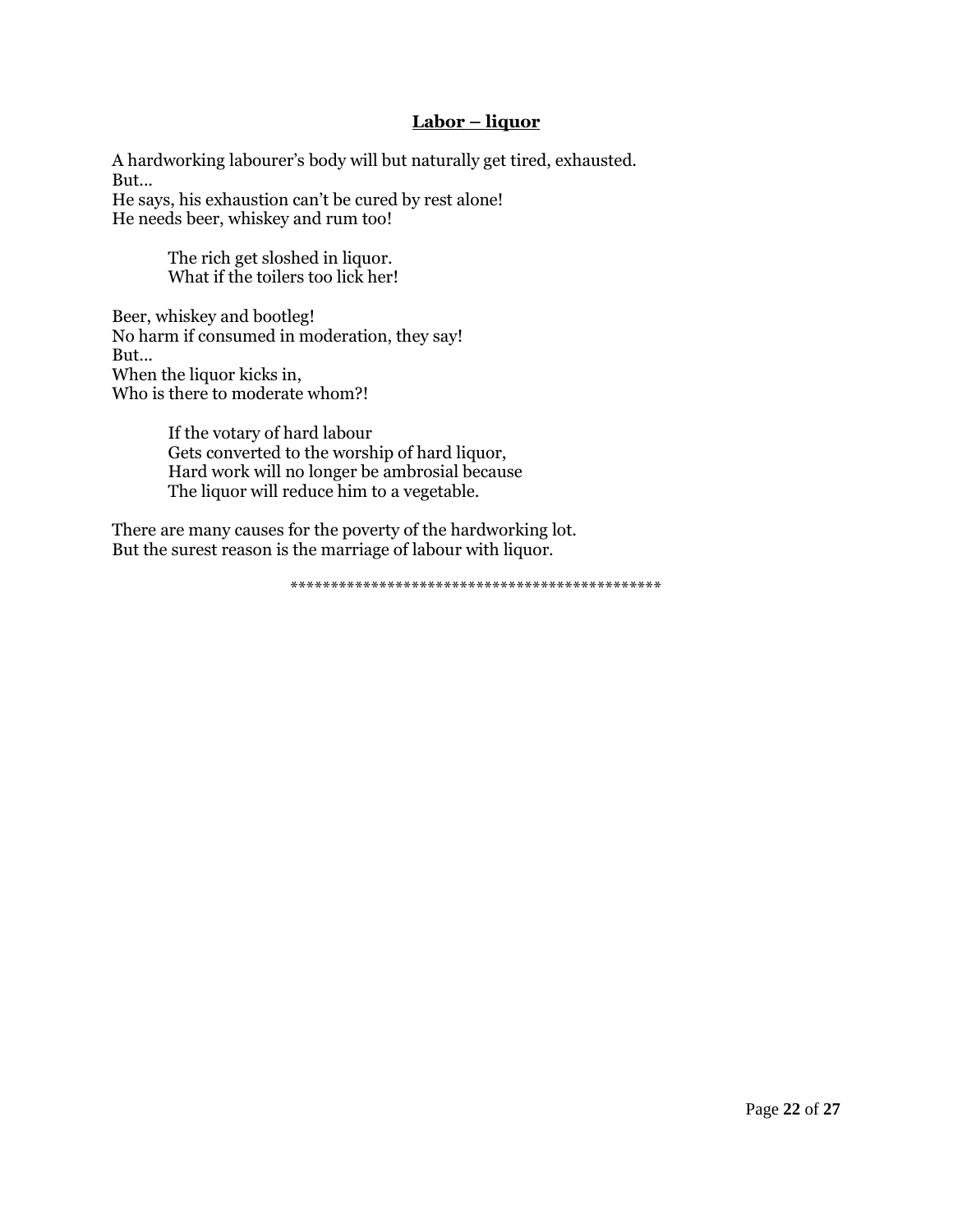#### **Back cover**

"*It is my firm opinion that wherever Yogeswara Krishna and Dhanurdhara Arjuna are present, there will be victory, wealth, glory and Eternal Dharma.*"

The Sanskrit word *Yogeswara* actually means "one who has perfected a state of mystic union with the Lord". It is also an oft-used epithet for Sri Krishna in the Bhagavad Gita. In this context, however, *Yogeswara* is the symbol of Jnana Shakti and Icchha Shakti. Again, *Dhanurdhara* is a Sanskrit word that actually translates as "one who wields a bow, i.e a warriorarcher". *Dhanurdhara* is the symbol of Kriya Shakti. Real wisdom consists in using all these three Shakti for worldly prosperity and spiritual success. "Wherever *Yogeswara* Krishna and *Dhanurdhara* Arjuna are present" - by these words, we are informed that these three Shakti have to be harmoniously present in our personality.

These Shaktis are faculties, the details of which are explained in the various chapters of this small book.

Divine Grace is the result of self-knowledge. Manly effort is Kriya yoga. Work means effort or endeavour; and it can never reach fulfilment without Divine Grace. Therefore man must be *Dhanurdhara*; and must have obtained the grace of the Lord.

\*\*\*\*\*\*\*\*\*\*\*\*\*\*\*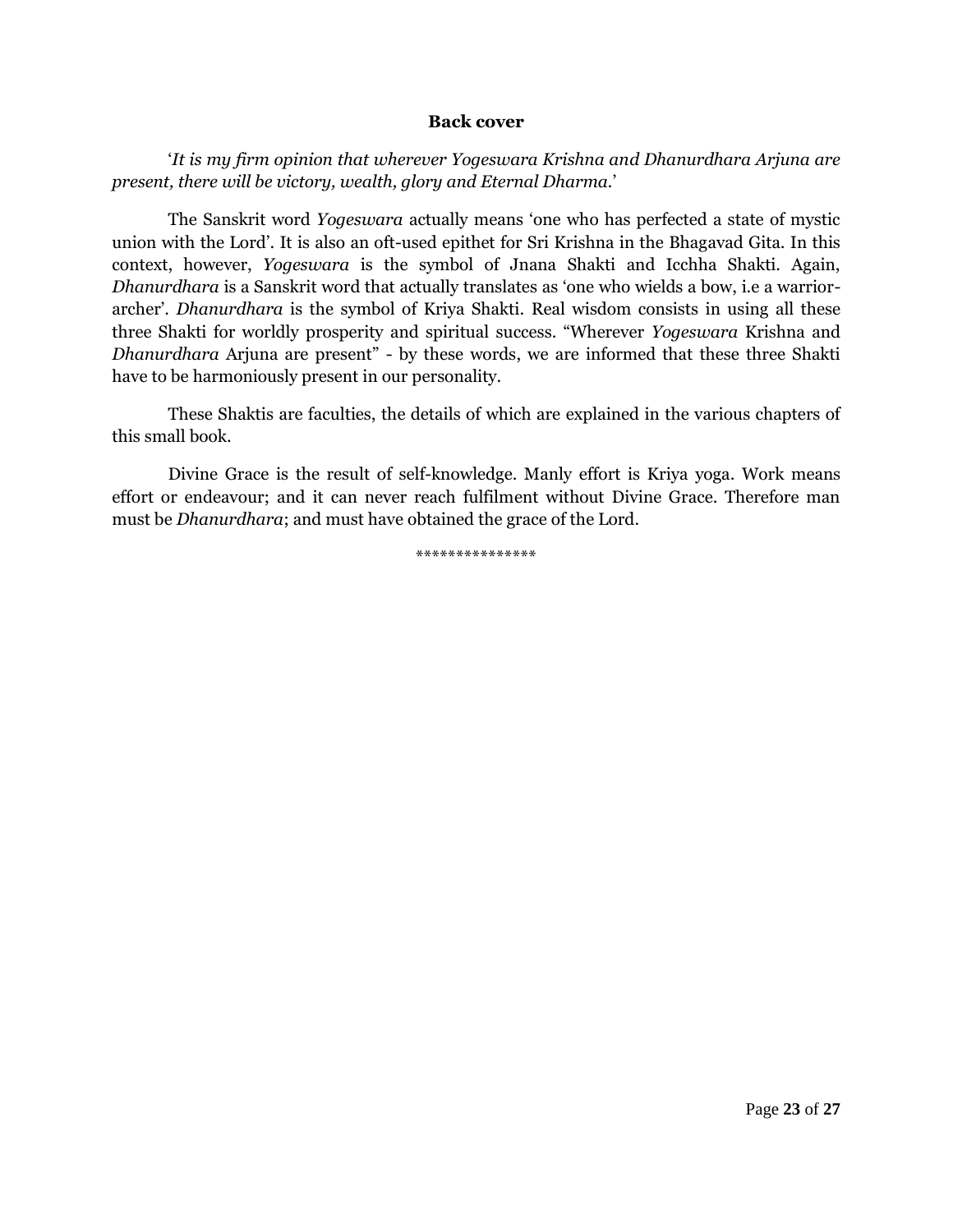## **Grace and Effort**

One of the most debated topics among spiritual aspirants is that of divine grace and self effort. Which of these is more important for a sadhaka? Are grace and effort mutually contradictory? Is it true that the aspirants following the path of knowledge depend solely on self effort, while the devotees rely solely on grace? What should we do  $-$  should we wait for god's grace to descend on us or should we exert ourselves for god realization? Questions such as these haunt aspirants to no end.

God realization is only through divine grace. But this divine grace makes a man to act. The entire misconception regarding grace and self effort arises from a faulty view of grace being something passive. That is not so. You may pray to God for his grace. What God does next is he makes you perform sadhana. Divine grace comes in the form of self effort. Svetashvatara Upanishad says so<sup>1</sup>. But the self effort of a sadhaka who has received divine grace is full of humility, self surrender to the divine will, egolessness, and suffused with an attitude of service to fellow beings. These qualities are all related. Let us however note one important point that a man may act either due to divine grace falling upon him or due to the impulsion of one"s own ego. There is a great difference between the actions of a man in both cases. Actions arising due to divine grace falling upon him are qualitatively different from the other kind of actions.

If a sadhaka is full of humility, it means he has surrendered heart and soul to God. And one who has surrendered himself to God has no separate ego of his own. The actions of such a person are called Service. Each of his actions is an offering of love to his beloved God. Outwardly, his actions do not seem different from those of any other person. But, inwardly, there is a totally different set of emotions and motives propelling those actions. And the result of those actions on his personality is also something marvelous! Hanuman had these qualities. So, Sri Ramachandra, his Ishta, lifted him up to His own level! Such action is religion. Swami Vivekananda said that religion is the idea that raises a brute to the level of man and a man to godhood.

In Hanuman we see the clear example of self effort arising from divine grace, the right kind of self effort. But self effort can arise from one"s own ego also. From outside, it is quite difficult to differentiate between the two. But there is one acid test in this regard. And that is the result of the effort made by the person on his own personality. There is a marked naturalness in the activity of the sadhaka who has obtained the grace of his Ishta. And quite contrariwise, there is a patent heat, an impulsion, an aggression, a tension in the activity of one who acts purely from his own ego's promptings.

The self effort that arises out of one's own ego will take a man so far and then he gets stuck. His sadhana itself will create tremendous obstacles to him. While in the case of a person whose self effort arises due to divine grace, the sadhaka prays for divine grace, and then he practices a little, receives more grace and so on, till divine grace lifts him to realization. His actions or sadhana gradually dissolve all his problems for him.

 $\overline{\phantom{a}}$ 

<sup>1</sup> Svetashvatara Upanishad: 6.21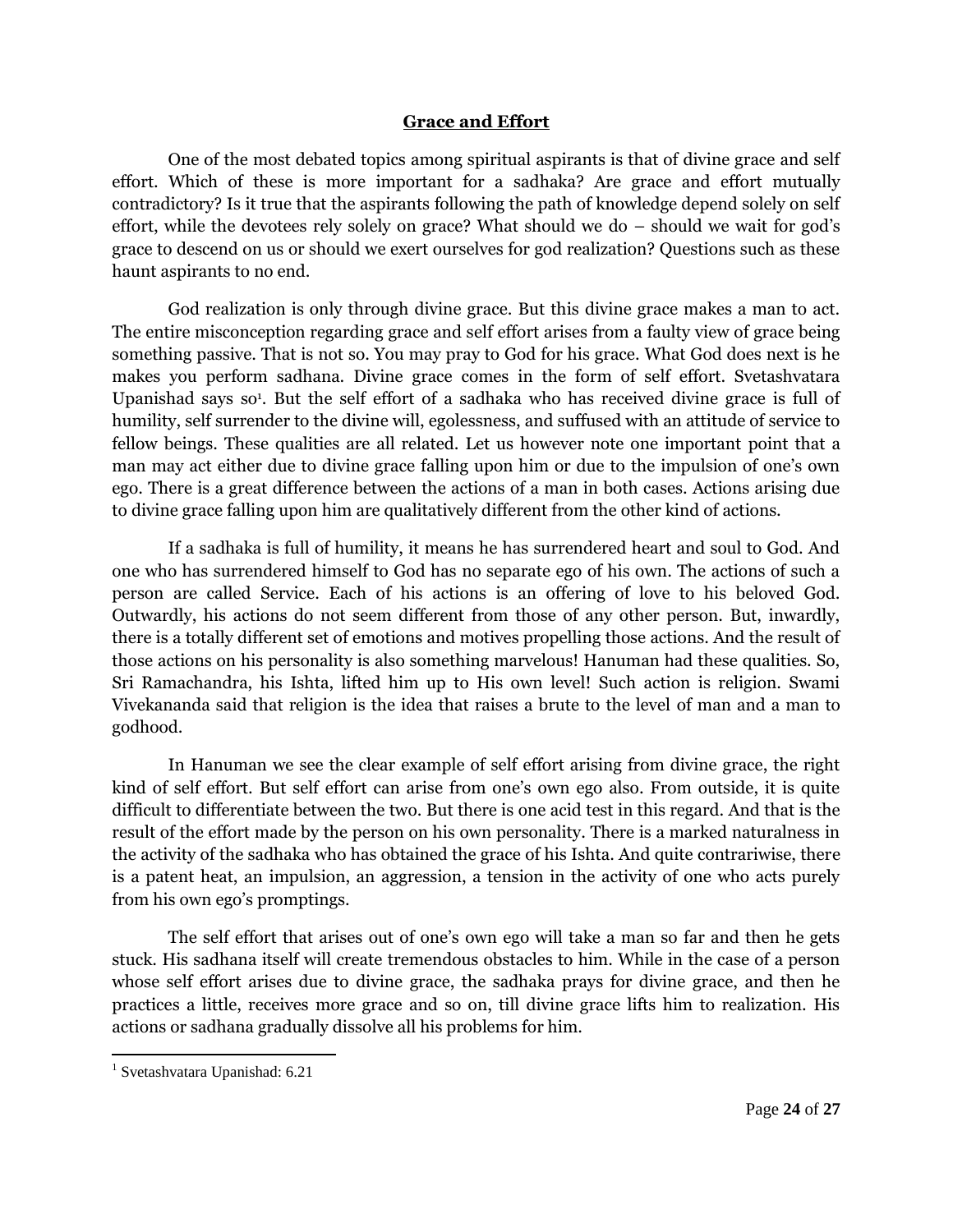Let us take another example from the Hindu Puranas – Hiranyakashyapa. He was a demon king who was extremely strong willed. But his will arose from his own ego and not from the grace of God. By his own self effort, he got a vision of Lord Narayana, his Ishta, and then he managed to extract a boon from the Lord, too. But that very boon brought about his death. His self effort made him the foremost amongst notorious villains. These seem to be nice stories for telling our children, but let us allow the grand message to sink into our mind. Here is a sadhaka, Hiranyakashyapa, who performed intense tapas, the intensity of which perhaps was no less than that of any other perfected soul. As a result of that sadhana, he was able to kindle the benign grace of his Ishta Narayana on himself. He saw lord Narayana in a spiritual vision. He was able to talk to his Ishta! Surely this was no mean achievement! And what happened in that vision? He had no love for his Ishta. His interaction with his Ishta was not like that between two lovers, you see. His interaction with his Ishta was pure business, shop-keeping. He wanted something from his Ishta. He wanted a boon, a most peculiar boon. All demands are peculiar, so to say. He asked that he should be able to preserve his body for ever, that he should not die. What a preposterous demand! One cannot but wonder what sort of sadhana he must have performed that did not reduce his love for his body even a little after so much Tapas! And what was the result? As a consequence of that boon, he became utterly arrogant, causing intense suffering to all around him. He became a great villain, a curse on society. And remember, he too had a genuine vision of God!

Let us contrast this case with that of Prahlada, his own son. His self effort consisted in constantly praying to Lord Narayana for his grace. His famous prayer was "*The tremendous love a worldly man has for his things, let me have for you*." He too had a vision of his Ishta. But what a difference when contrasted with his own father! Today, Prahlada is the Emperor of the spiritual world!

Katha Upanishad says "This Self is not to be achieved by the weak." But the same Upanishad also says, "whom the Self chooses, he alone realizes the Self."

So, self effort is no doubt essential. But let us pray intensely to our Ishta. Let us importune our Ishta to impel us into the right kind of activity, the activity that will reveal our Self to us, making us blessed.

\*\*\*\*\*\*\*\*\*\*\*\*\*\*\*\*\*\*\*\*\*\*\*\*\*\*\*\*\*\*\*\*\*\*\*\*\*\*\*

N.B.: This is a morning *chinthana* recorded at Ponnampet Ashrama on 11th October 1999, delivered by Revered Swami Purushottamanandaji Maharaj.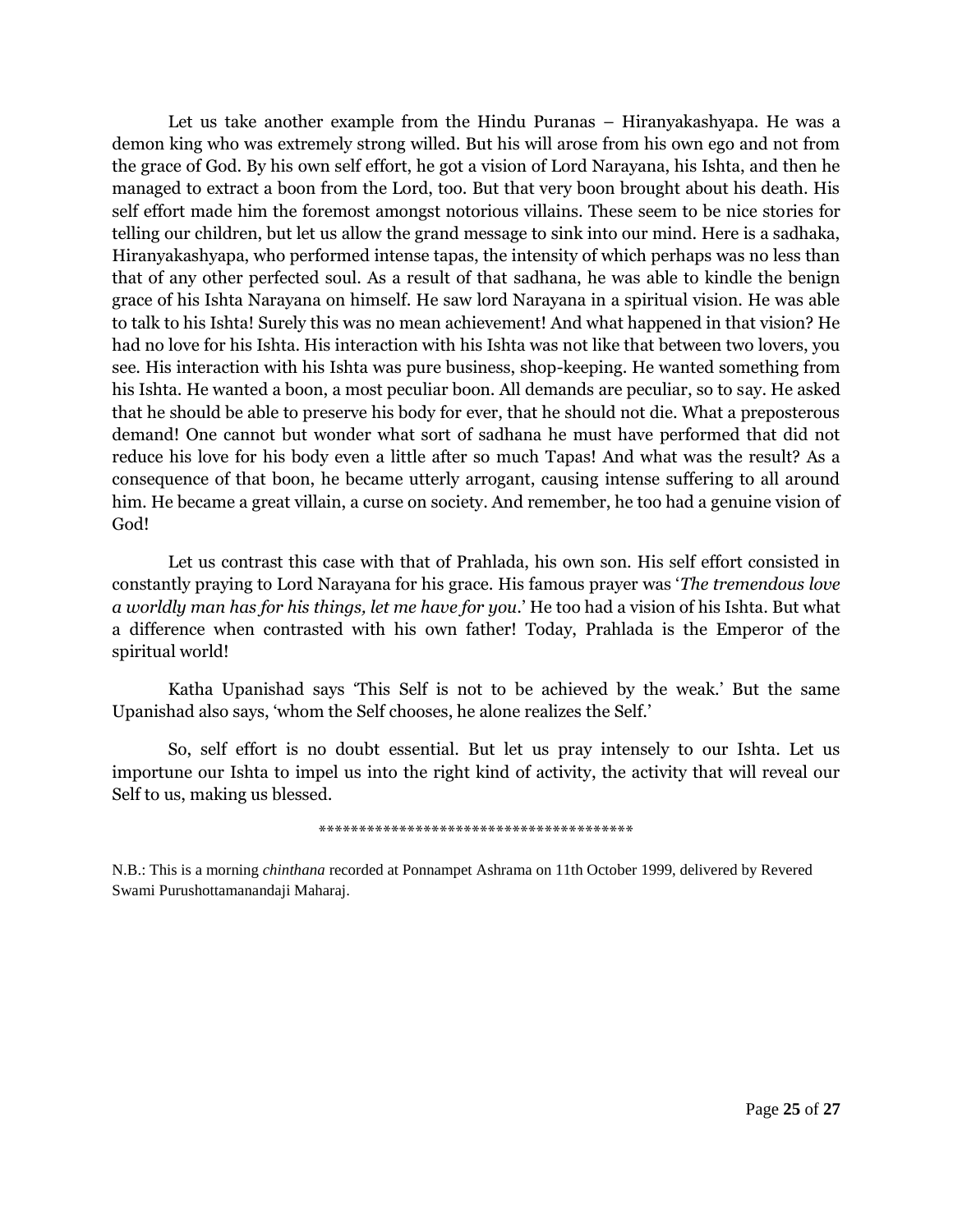#### **Food for thought**

#### *Given below are a few stories that should make you think:*

- I was once going down the riverside, looking for a place to sit down for fishing. Fishing, you know, is really relaxing. Apart from listening to music, and taking long walks, it is fishing that I recommend for relaxation, although not necessarily in that order. So, here I was taking a long walk along the river side, looking for a suitable place to sit down and throw my bait, when I saw a man lifting a fish from the waters and placing it on a tree. I asked him, "What are you doing? Why place it on a tree? Why don"t you carry a basket with you to collect your catches?" His reply, still ringing in my ears, was, "Catch? What do you mean? This stupid fish was drowning in the rapid currents of the river. I was passing by when I saw it. I just saved that fish from drowning!"
- The General had decided to attack the enemy although his troops were outnumbered ten to one. The morale of his soldiers was at its lowest. Just before the battle started, he assembled his handful of boys and told them, "Battles are decided by Destiny. Numbers don't count, but fate actually decides the fortunes of an army. Let's all pray to the Almighty for a minute, and then I shall toss a coin; heads, we shall win; tails, we shall lose. Let destiny reveal herself today." After the prayer, he tossed the coin and it landed heads up. This unforeseen development fired up the inspiration of his handful of soldiers. And they achieved a full victory, killing every single man on the enemy side! During the victory celebrations, an inebriated soldier shouted, "Hail Destiny! No one can change Destiny!" Then the General stood up and showed the raucous soldiers the coin he had used. It had heads minted on both sides!
- Thomas was out a-hunting in the forests of Belgian Congo. He stumbled upon a fox which had lost all its four legs. Yet, it looked quite healthy. It intrigued him. How could a wild animal in the thick jungles stay healthy without its limbs? He hid behind a thick bush and waited for hours, wanting to observe the habits of this strange fox. Around evening, a tiger came with a dead deer in its mouth, laid it down on the ground, ate its fill and left the remains for the fox to eat. "Lucky jackal" thought Thomas and left. But this was surely a quirk of fate today, what happened between the tiger and the fox. It could not happen every day. He was determined to unravel the mystery of the limbless, healthy fox and so he returned again the next day, and again the day after. Each day he saw the same thing being repeated; that tiger came to the fox each evening with a game in its mouth, ate its fill, leaving the rest for the fox. This revelation had a terrific impact on Thomas. He understood that the Lord Almighty supplied sustenance for all His creatures. He decided to sit in a corner and wait for others to feed him. A fortnight passed and no one came by. Thomas was reduced to bones and life merely hung on to him. He was all but dead. But his faith in the Lord"s benevolence did not waver, for he had seen it in the jungle. Then, one morning, with the rising sun, Thomas heard the voice of God, booming inside his heart, "Fool! Open your eyes and see! Imitate the tiger, not the fox!"